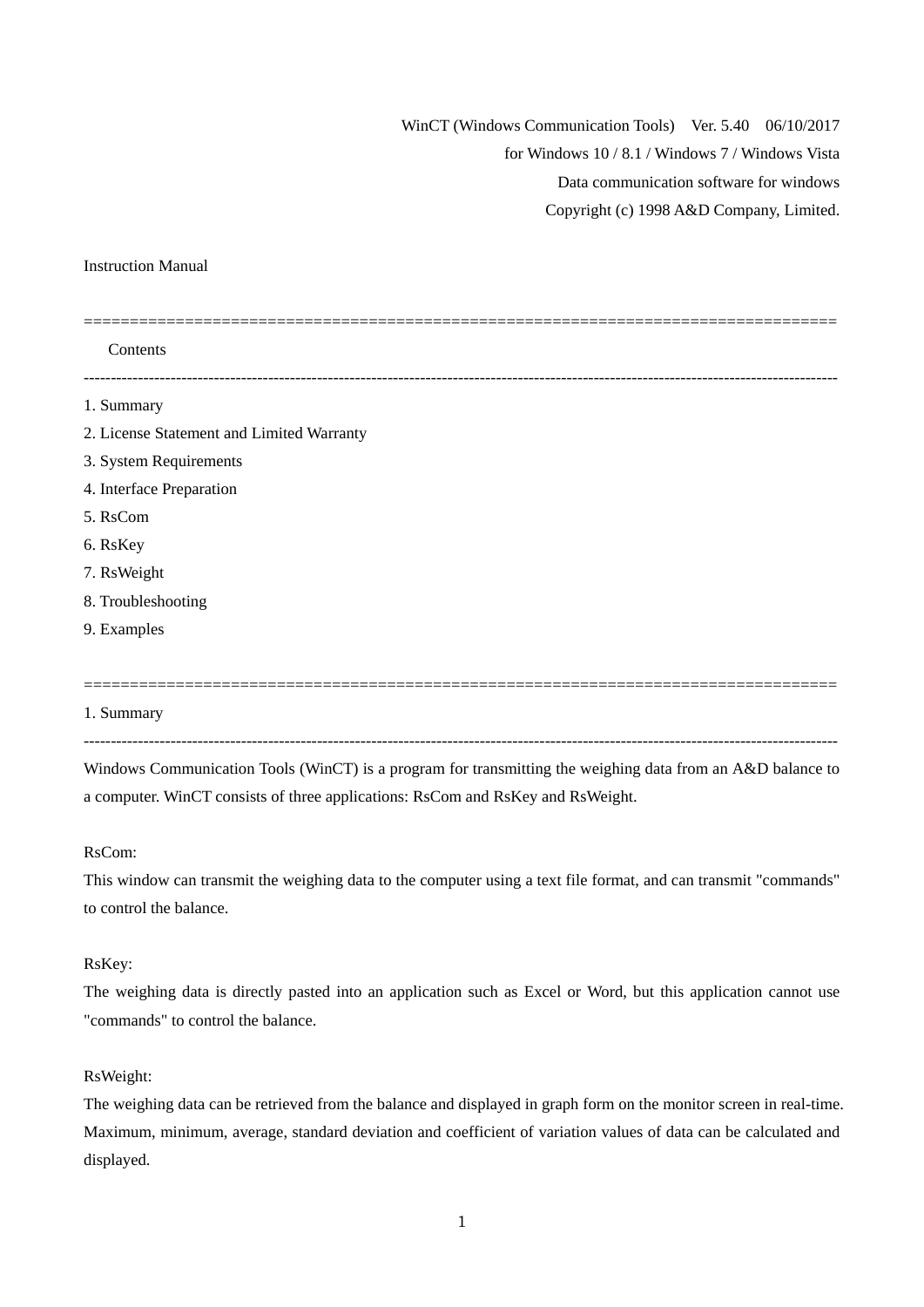Caution:

- WinCT is a program for balances that use the A&D format. A&D does not guarantee performance or compatibility when other manufacturers' balances are used with WinCT.
- Back up your important data in the computer just in case.
- If you have problems or questions about compatibility with third party software, contact the manufactures for information.

### 2. License Agreement and Limited Warranty

------------------------------------------------------------------------------------------------------------------------------------------- - WinCT is subject to change without notice and does not represent a commitment by A&D to support earlier

==================================================================================

versions or to make changes to support non standard computers.

- WinCT is intended for the transmission of the weighing data from an A&D balance to a PC, and command transmission for controlling the balance.
- Under copyright laws, the WinCT program may not be copied, in whole or part, without the consent of A&D, except as specified in the license agreement.
- WinCT should only be installed on the hard disk or peripheral storage devices of a computer connected to an A&D balance.
- A&D bears no liability for direct, indirect, special, incidental, or consequential damages resulting from any defect in the WinCT program or the readme file, even when advised of the possibility of such damage.
- A&D is not responsible or liable for the loss of any programs and/or data stored in the computer on which WinCT was installed, including the costs of recovering said lost programs or data.

Microsoft, Windows, Excel and Word are trademarks or registered trademarks of Microsoft Corporation.

July 2, 2014 A&D Company, Limited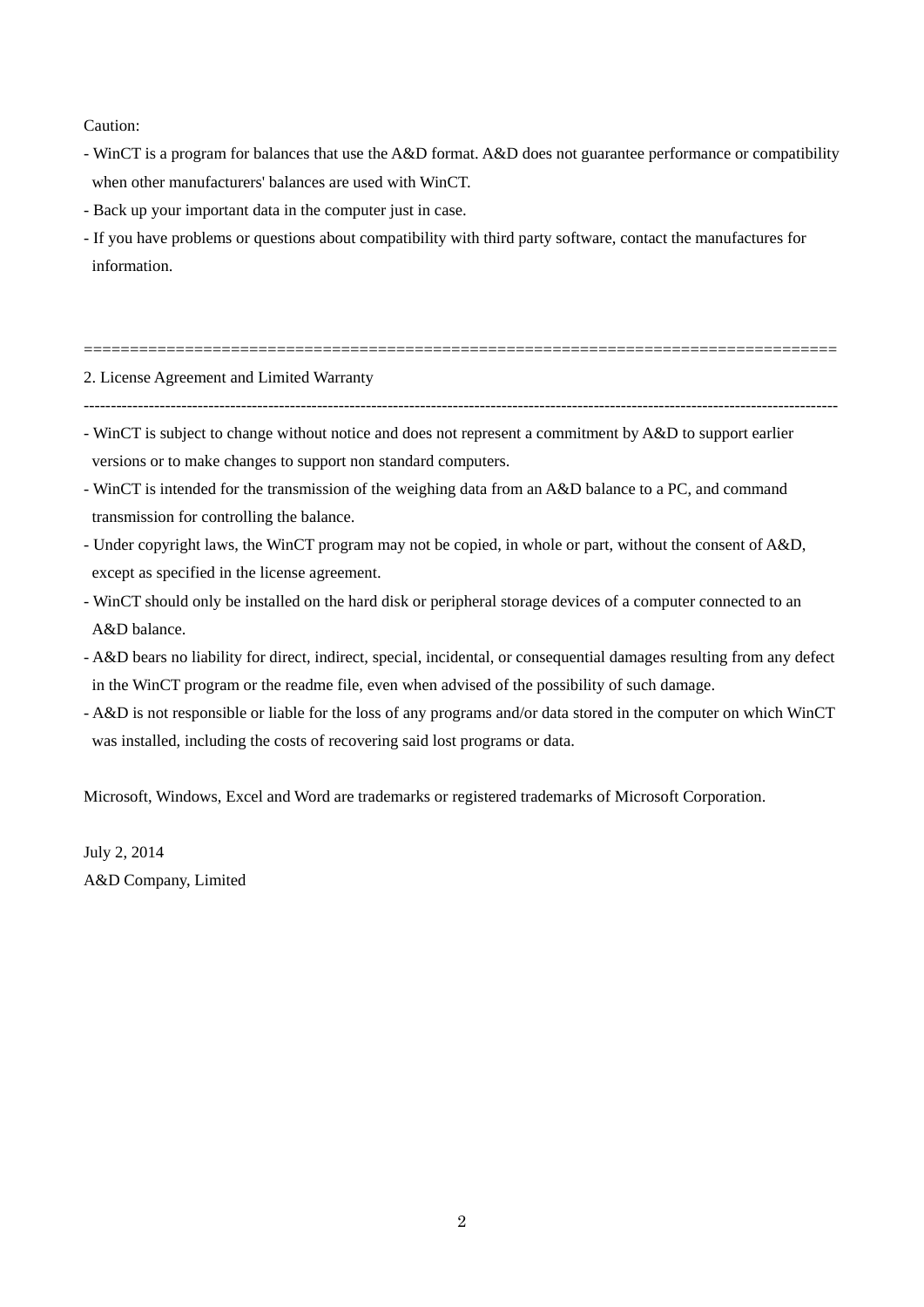3. System Requirements

==================================================================================

3.1 A&D Balance (with RS-232C or USB port\*1)

-------------------------------------------------------------------------------------------------------------------------------------------

-------------------------------------------------------------------------------------------------------------------------------------------

The balance must be equipped with an RS-232C interface.

### 3.2 Computer

-------------------------------------------------------------------------------------------------------------------------------------------

OS Microsoft Windows 10 / 8.1 / Windows 7 / Windows Vista

Port differs depending on the connection method.

| Connection method | Port           |
|-------------------|----------------|
| RS-232C cable     | RS-232C port   |
|                   | $(COM$ port)*2 |
| USB cable         | USB port       |
| <b>Bluetooth</b>  | USB port       |
| $(AD-8529PC-W)$   |                |

\*2 If the computer has no COM port, a Serial/USB converter is available as an accessory to add a COM port to the computer. A cable is also attached for connecting the balance.

Product, Accessory

|                            | Balance has 25 pin | Balance has 9 pin |
|----------------------------|--------------------|-------------------|
|                            | $RS-232C$          | $RS-232C$         |
| Using Serial/USB converter | AX-USB-25          | AX-USB-9P         |
| Using Bluetooth converter  | $AD-8529PC-W$      | AD-8529PC-W       |
|                            | AX-K05363-30       |                   |

Caution:

- Use an English version of Windows to assure performance of WinCT.

- If WinCT is operated on Windows except for an English version, the computer may show incorrect characters of data which is already stored before installing WinCT.

3.3 Third Party Software/Applications

-------------------------------------------------------------------------------------------------------------------------------------------

-------------------------------------------------------------------------------------------------------------------------------------------

If RsKey is used, an application to write/edit the data is required (for example: Microsoft "Excel").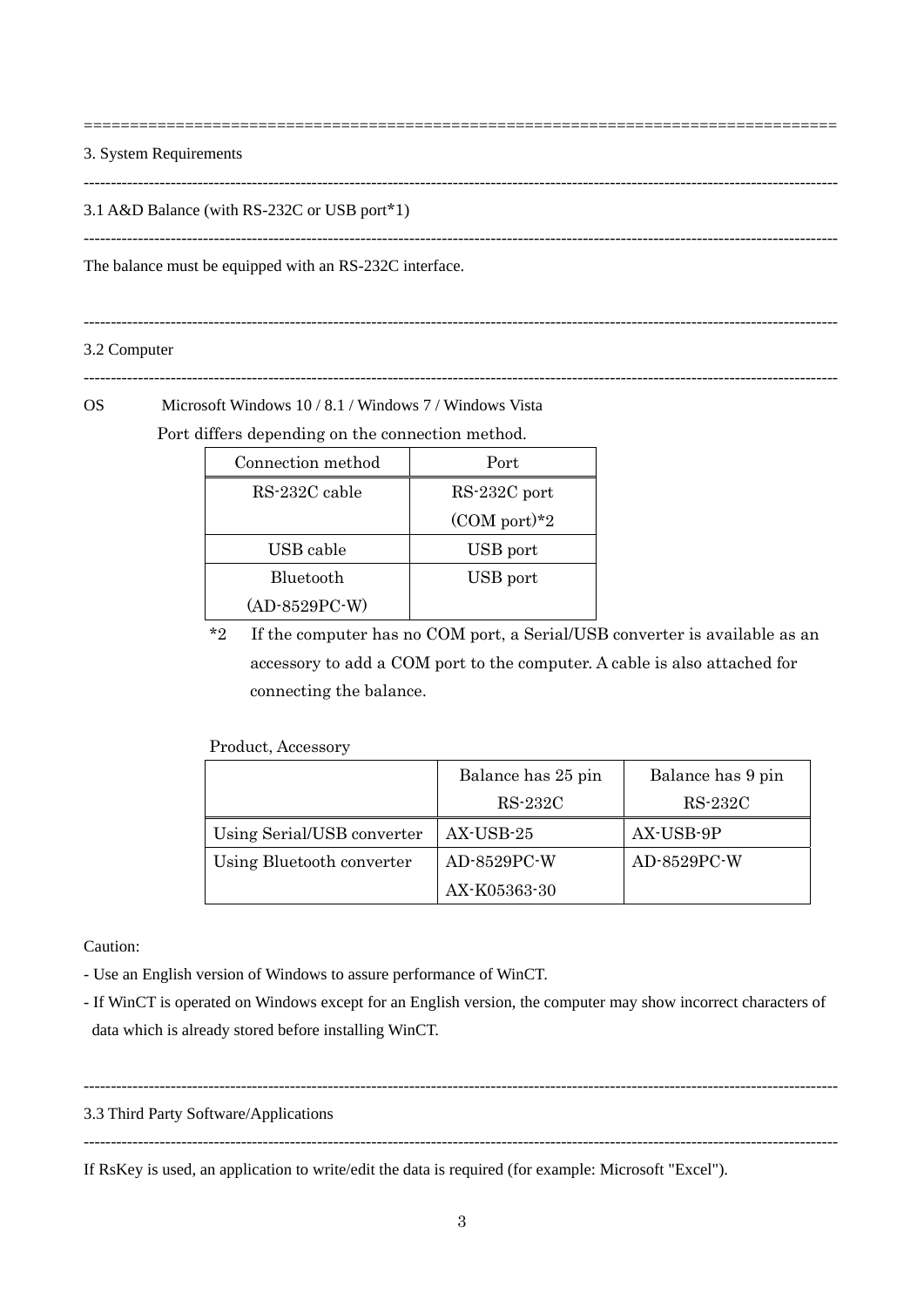3.4 Cable

-------------------------------------------------------------------------------------------------------------------------------------------

-------------------------------------------------------------------------------------------------------------------------------------------

Refer to each instruction manual for a cable to connect the balance and the computer. These cables are included in the Serial/USB converters AX-USB-25P/9P.

## Example 1

| <b>Balance</b> | GH, HR-i, HR-AZ/A, FZ/FX-i, EK-i, or BM, series (D-sub 9 pin)        |
|----------------|----------------------------------------------------------------------|
| Computer       | $(D\text{-sub }9 \text{ pin})$                                       |
| Cable          | Straight type, D-sub 9 pin (pin module), D-sub 9 pin (socket module) |

## Example 2

| <b>Balance</b> | GR, GX, GX-K, GF, GF-K, GP, MC series (D-sub 25 pin module)           |
|----------------|-----------------------------------------------------------------------|
| Computer       | (D-sub 9 pin, socket module)                                          |
| Cable          | Straight type, D-sub 25 pin (pin module), D-sub 9 pin (socket module) |

## Example 3

| <b>Balance</b> | $GX-A(USB) *1$ |
|----------------|----------------|
| Computer       | (USB port)     |
| Cable          | USB cable      |

\*1 Bidirectional communication mode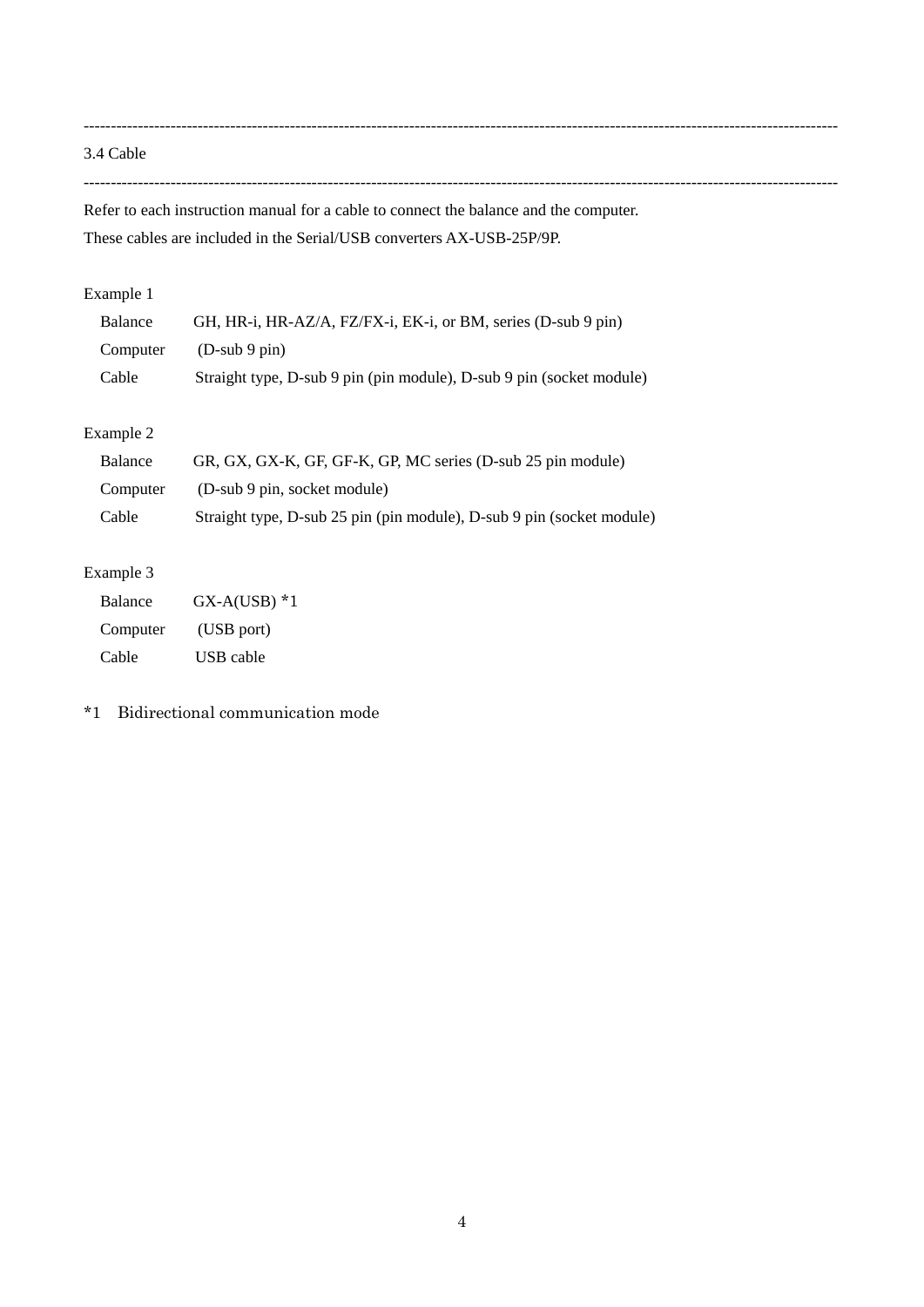================================================================================== 4. Interface Preparation -------------------------------------------------------------------------------------------------------------------------------------------

4.1 Connecting the RS-232C cable between an A&D balance and a computer.

-------------------------------------------------------------------------------------------------------------------------------------------

Step 1 Turn off the computer. Connect the cable to appropriate COM port of the computer. (e.g. COM1 of the computer)

Step 2 Connect the cable to the RS-232C terminal of the balance.

-------------------------------------------------------------------------------------------------------------------------------------------

4.2 Specifying parameters of an A&D balance

-------------------------------------------------------------------------------------------------------------------------------------------

Refer to the balance's instruction manual for the "Data output mode", "Data format" and RS-232C interface parameters. The following parameters are the factory settings for A&D's balances.

| <b>RS-232C</b> | Factory settings |  |
|----------------|------------------|--|
| Baud rate      | 2400 bps         |  |
| Parity         | <b>EVEN</b>      |  |
| Data length    | 7 bits           |  |
| Stop bit       | 1bit             |  |
| Terminator     | CR/LF            |  |

| Mode and format  | Factory settings    |
|------------------|---------------------|
| Data format      | A&D standard format |
| Data output mode | Key mode            |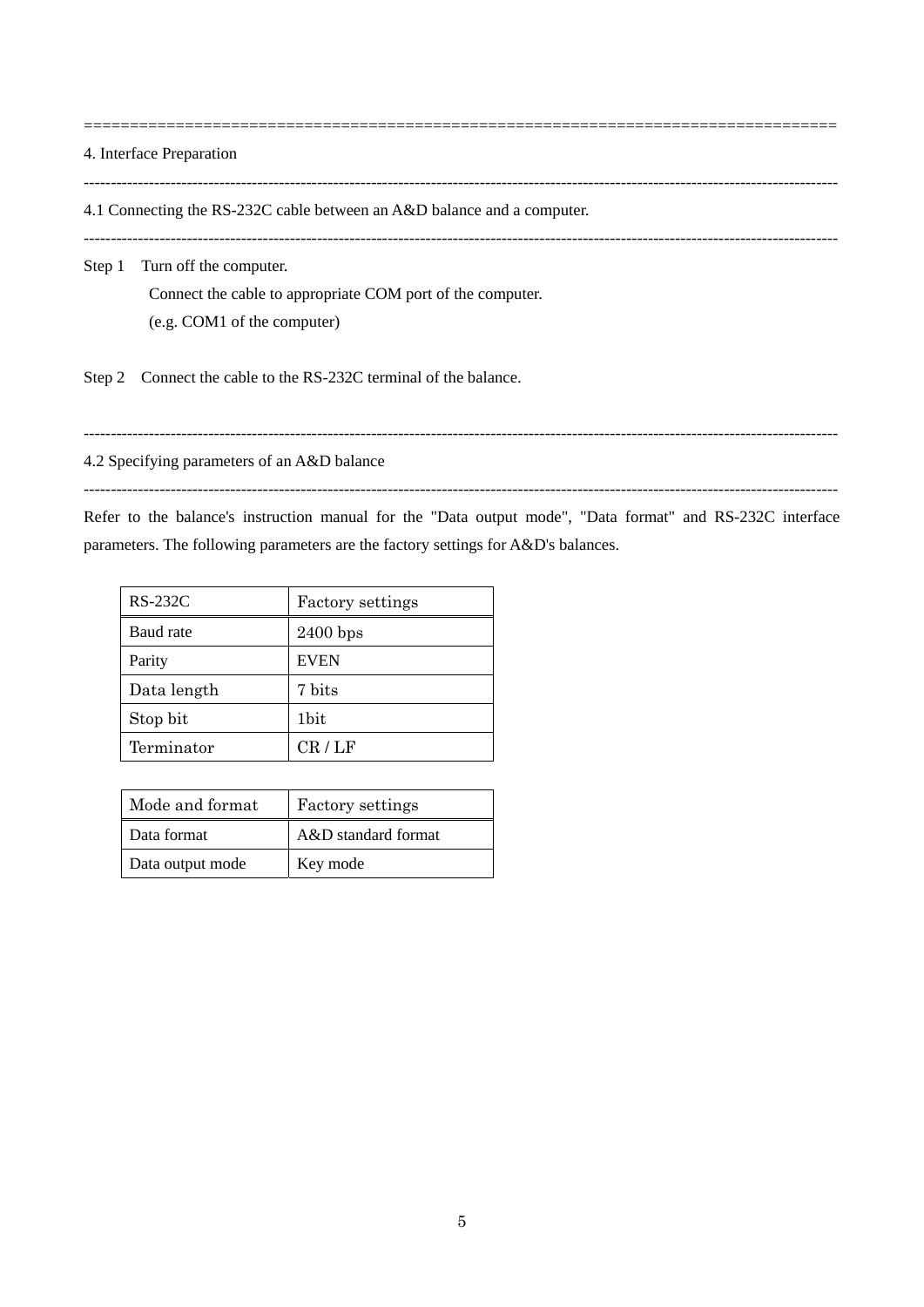5. RsCom

#### -------------------------------------------------------------------------------------------------------------------------------------------

==================================================================================

## 5.1 Use and Function of RsCom

This window is used to transmit the weighing data to a computer, using a text file format. This window can also be used to transmit "commands" to control an A&D balance. Software version 5.40.

-------------------------------------------------------------------------------------------------------------------------------------------

#### 5.2 RsCom Features

-------------------------------------------------------------------------------------------------------------------------------------------

-------------------------------------------------------------------------------------------------------------------------------------------

- This window is able to transmit "commands" to control an A&D balance.
- This window communicates data bi-directionally between the balance and the computer.
- Data is transmitted in ASCII text format and is used for display on a monitor. It can also be sent to a printer without modification.
- Multiple windows can be opened at the same time, depending on the available number of connecting COM ports, when multiple balances are connected.
- Other applications can be run at the same time as WinCT.
- This window is able to receive GLP data from an A&D balance.
- Interface parameters are stored in this window.

### Caution:

- Use "A&D standard format" for the data communication with an A&D balance.

Other formats can not be used with RsCom.

- Do not specify the same COM port for multiple windows.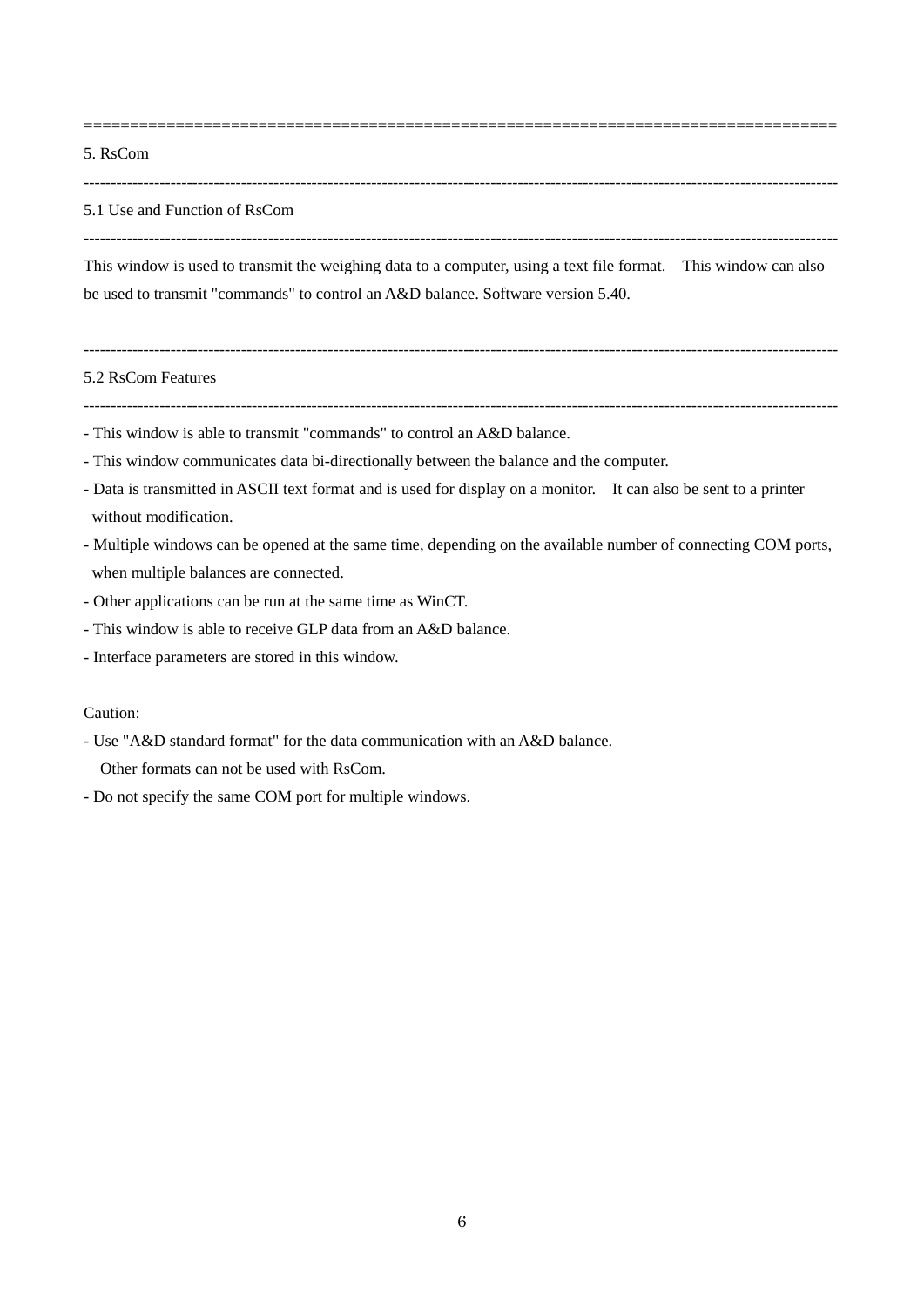------------------------------------------------------------------------------------------------------------------------------------------- 5.3 RsCom Operation -------------------------------------------------------------------------------------------------------------------------------------------

Below is an example of how to operate RsCom.

Step 1 Starting the RsCom Window

Run the "RsCom" menu.

Default menu address is [Start] - [Program] - [A&D WinCT] - [RsCom].



## Step 2 Setup for RS-232C

Set the computer's RS-232C interface parameters as follows to

adjust to the balance's parameters. Refer to "5.4 RsCom Functions

[RS-232C]" regarding details of parameters.

| COM port to which the cable is connected on the computer.<br>[Port:] |  |
|----------------------------------------------------------------------|--|
|----------------------------------------------------------------------|--|

| [Baud Rate] | Baud rate |
|-------------|-----------|
|-------------|-----------|

- [Parity] Parity
- [Length] Data length
- [Stop Bit] Stop bit
- [Terminator] Terminator

 - The default settings for RsCom communication parameters are the same as the factory settings for A&D's balances.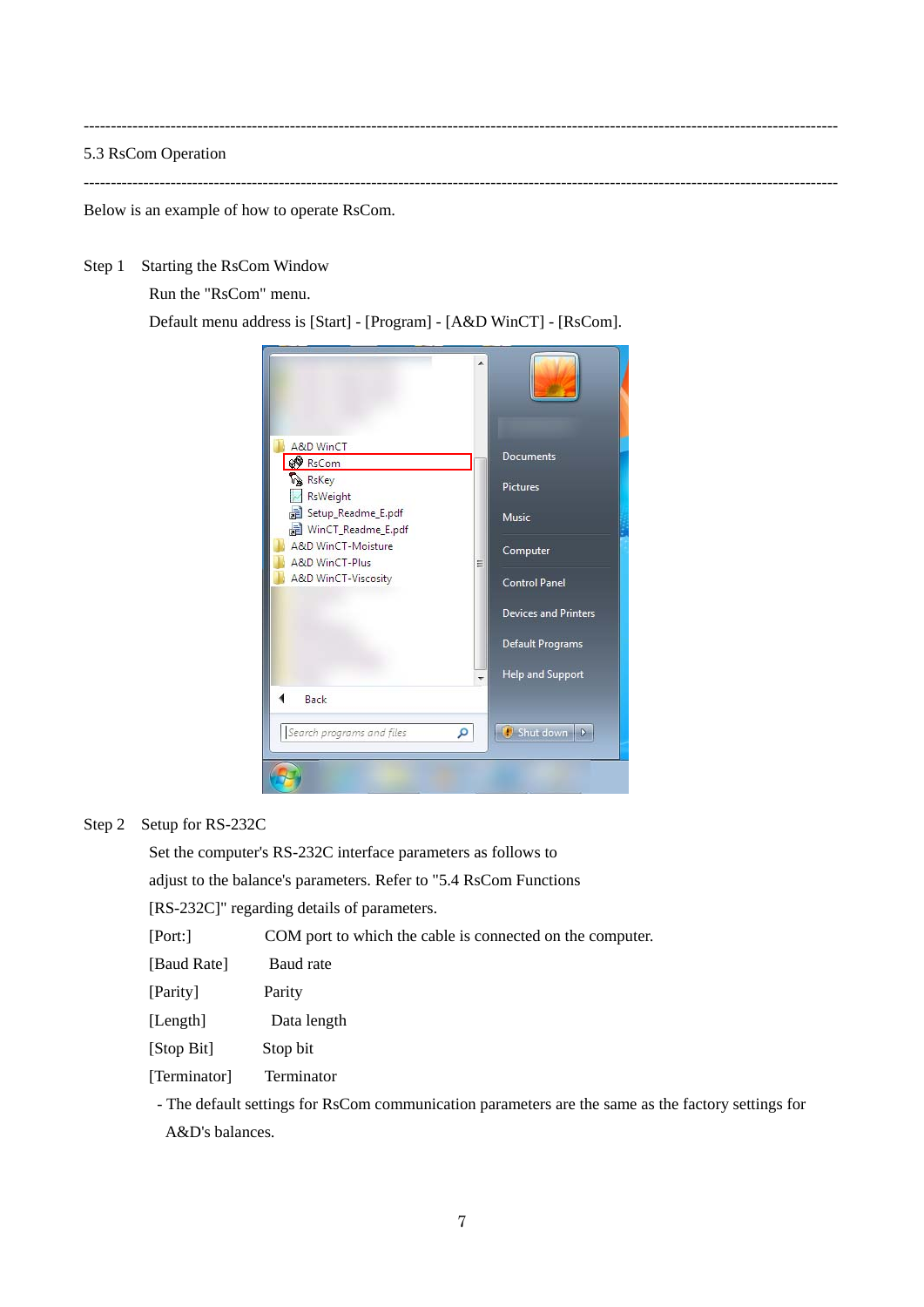|                                                                                                                                                                | <b>RS232C</b> | Manual/Repeat                                                                |
|----------------------------------------------------------------------------------------------------------------------------------------------------------------|---------------|------------------------------------------------------------------------------|
| $\begin{array}{c c c c c c} \hline \multicolumn{3}{c }{-} & \multicolumn{3}{c }{\mathbf{C}} & \multicolumn{3}{c }{\mathbf{X}} \end{array}$<br>& RsCom Ver.5.40 | Port :        | sec<br>$\Box$ Repeat<br>5.<br>▼                                              |
|                                                                                                                                                                | Baud Rate     | COM <sub>5</sub><br>USB Serial Port<br>COM3<br>AND Bluetooth Converter<br>No |
| A&D Company, Limited                                                                                                                                           | Parity $ E $  | □ Command □ PU □ Beep                                                        |
| Manual/Repeat<br><b>RS232C</b>                                                                                                                                 |               | $\mathbf{r}$<br>Bogained Bata                                                |
| sec<br>FT Repeat<br>$5^{\circ}$<br> COM1<br>≂l F<br>Port :                                                                                                     |               |                                                                              |
| Data Format<br>Baud Rate 2400<br>□ Time □ Date □ Seq. No                                                                                                       |               |                                                                              |
| Parity $ E $<br>□ Command □ PU □ Beep                                                                                                                          |               |                                                                              |
| $\mathbf{v}$<br>Received Data<br>Length  7                                                                                                                     |               |                                                                              |
| Stop Bit  1                                                                                                                                                    |               |                                                                              |
| Command Data<br>Terminator CR/LF<br>lo<br>$\overline{\phantom{a}}$                                                                                             |               |                                                                              |
| Printer<br>Clear<br>Start<br>End<br>Save                                                                                                                       |               |                                                                              |
|                                                                                                                                                                |               |                                                                              |
|                                                                                                                                                                |               |                                                                              |
|                                                                                                                                                                |               |                                                                              |
|                                                                                                                                                                |               |                                                                              |
|                                                                                                                                                                |               |                                                                              |

### Step 3 Starting Communication

Select (click) the [Start] key in the RsCom window.

The "o" mark starts blinking on the window and indicates that RsCom is ready to communicate.

| RsCom Ver.5.40<br>O.<br><b>RS232C</b><br>Port : COM3<br>Baud Rate 2400 |      | $\mathbf{x}$<br>o<br>A&D Company, Limited<br>Manual/Repeat<br>$5 - 3$ ec<br>$\Box$ Repeat<br>Data Format:<br>□ Time □ Date □ Seq. No |
|------------------------------------------------------------------------|------|--------------------------------------------------------------------------------------------------------------------------------------|
| Parity E<br>Length                                                     |      | $\Box$ Command $\Box$ PU<br>$\Box$ Beep<br>Received Data                                                                             |
| Stop Bit <sup>1</sup><br>Terminator CR/LF                              |      | Command Data<br>Q                                                                                                                    |
| Clear                                                                  | Save | Printer<br>Command<br>Stop                                                                                                           |
|                                                                        |      |                                                                                                                                      |

- Step 4 When the stability mark of a balance is displayed and the [Print] key of a balance is pressed, the current data is transmitted to a computer.
- Step 5 Check the weighing data at [Received Data] in the RsCom window. If the data is not displayed on the computer monitor, refer to section "8. Troubleshooting".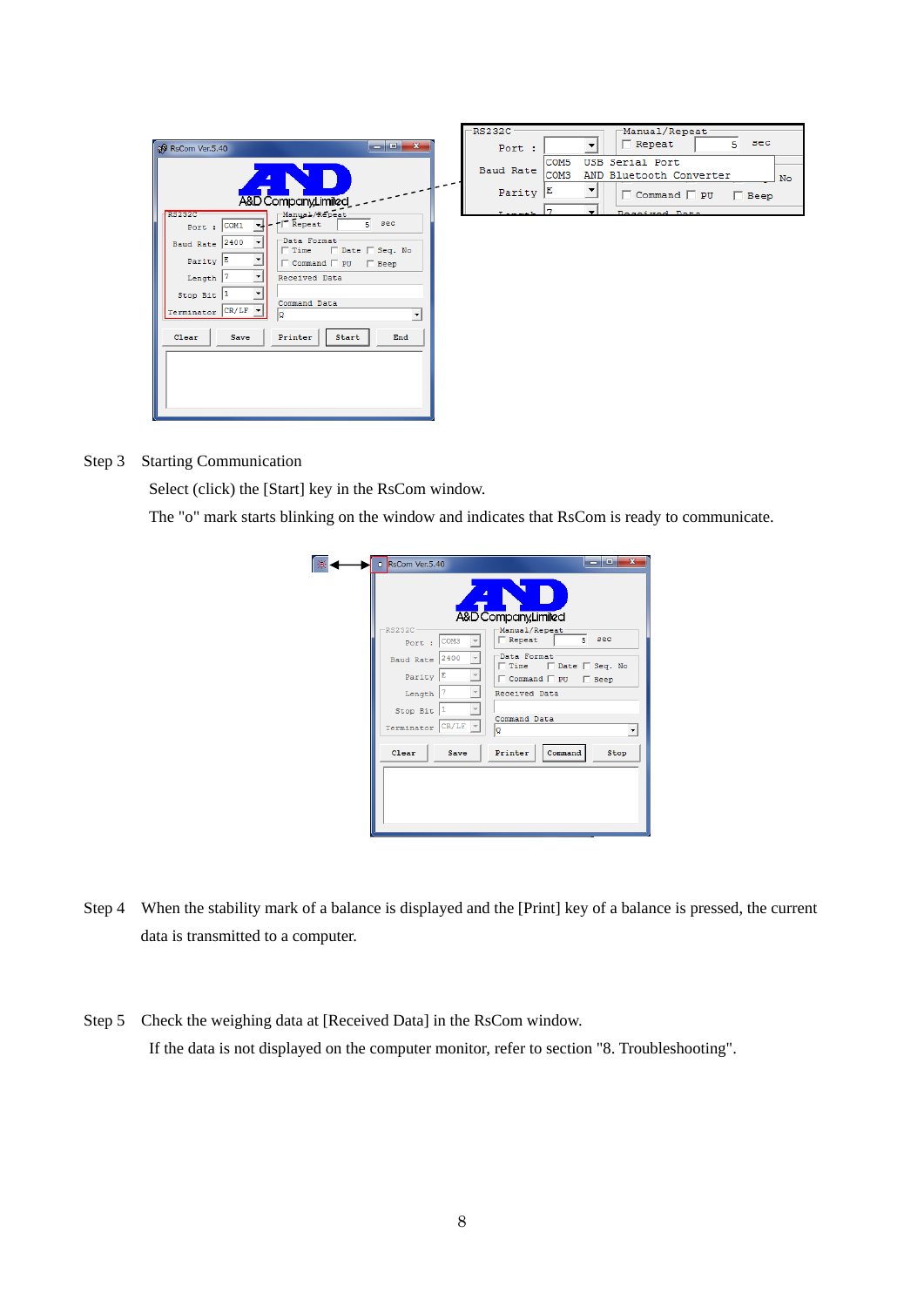| K RsCom Ver.5.40      |      | $\overline{\mathbf{x}}$<br>and C                         |
|-----------------------|------|----------------------------------------------------------|
|                       |      | A&D Company, Limited                                     |
| <b>RS232C</b>         |      | Manual/Repeat                                            |
| Port : COM3           |      | $\Box$ Repeat<br>s.<br>sec                               |
| Baud Rate             | 2400 | Data Format<br>$\Box$ Date $\Box$ Seq. No<br>$\Box$ Time |
| Parity E              |      | $\sqsubset$ Command $\sqsubset$ PU<br>$\Box$ Beep        |
| Length                | 7    | Received Data                                            |
| Stop Bit <sup>1</sup> |      | ST, +00100.01, g                                         |
| Terminator CR/LF      |      | Command Data<br>lo.                                      |
| Clear                 | Save | Printer<br>Command<br>Stop                               |
| ST, +00100.01, g      |      |                                                          |

## Step 6 Controlling the Balance

 Select a command on [Command Data] in the RsCom window. Select (click) the [Command] key. Then the command is sent to the balance.

| E: RsCom Ver.5.40                       | $\mathbf{x}$<br>- -                         |
|-----------------------------------------|---------------------------------------------|
|                                         | A&D Company, Limited                        |
| <b>RS232C</b><br>Port : COM3            | Manual/Repeat<br>sec<br>5.<br>$\Box$ Repeat |
| 2400<br><b>Baud Rate</b>                | Data Format<br>Time   Date   Seq. No        |
| Parity E                                | $\Box$ Command $\Box$ PU<br>$\Box$ Beep     |
| 7<br>Length                             | Received Data                               |
| Stop Bit                                | ST, +00100.02, q                            |
| CR/LF<br>Terminator                     | Command Data<br>lQ.<br>۰                    |
| Clear<br>Save                           | Command<br>Printer<br>Stop                  |
| ST, +00100.01,<br>σ<br>US, +00100.27, g |                                             |

### Step 7 Stopping Current Communication

Select (click) the [Stop] key in the RsCom Window. The "o" mark stops blinking on the window.

Step 8 Exiting (Closing) the RsCom Window. Select (click) the [End] key in the RsCom window.

## Caution:

- Data is in text format and can be edited on the monitor.
- Use "A&D standard format" for the data communication with an A&D balance.

Other formats cannot be used with RsCom.

- Do not specify the same COM port for multiple windows.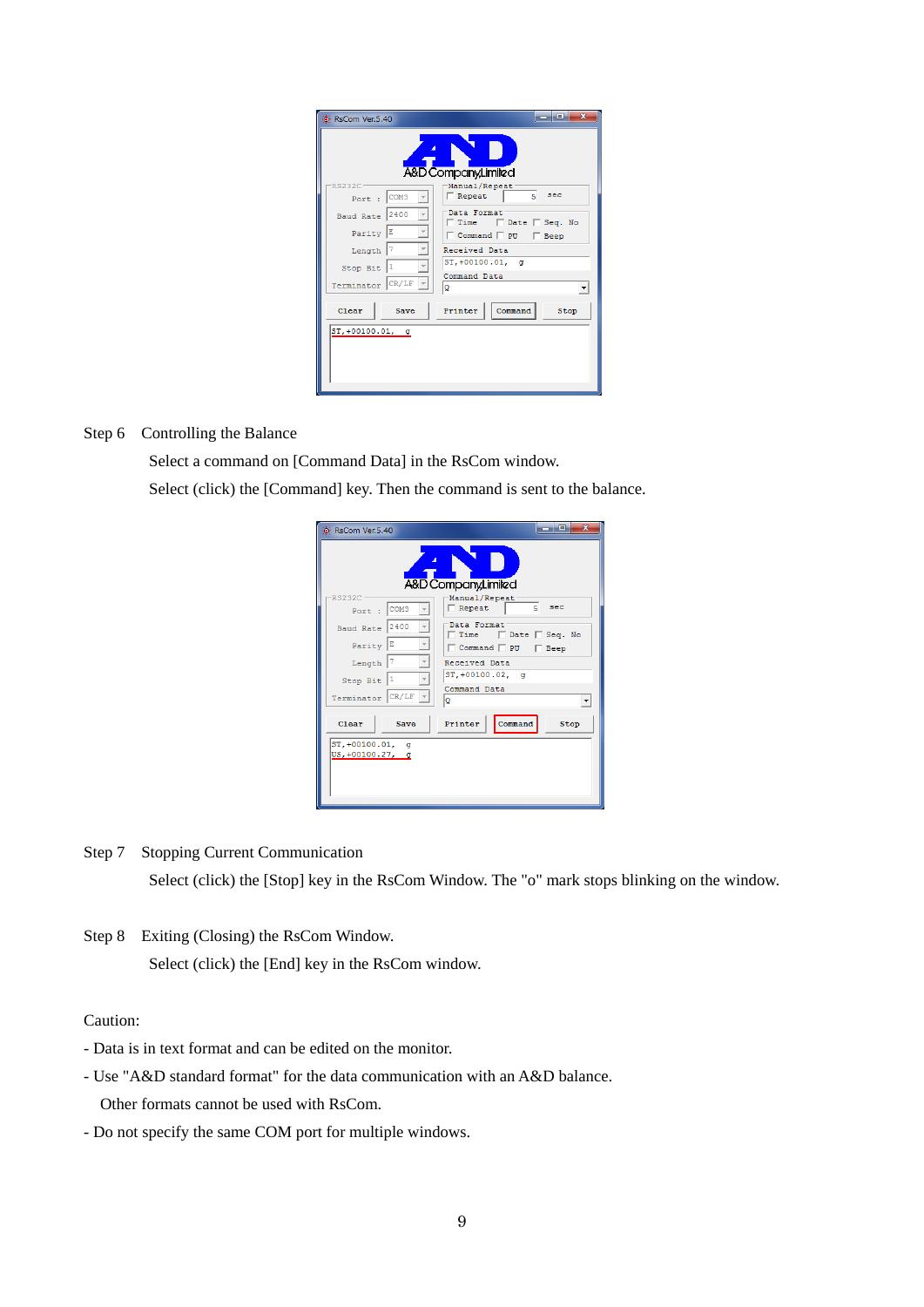### 5.4 RsCom Functions

-------------------------------------------------------------------------------------------------------------------------------------------

-------------------------------------------------------------------------------------------------------------------------------------------

### [Start / Command] key

 [Start] key Opens the RS-232C port. [Command] key Transmits commands to the balance.

### [End / Stop] key

| [End] key  | Closes the RsCom Window.           |
|------------|------------------------------------|
| [Stop] key | Stops the communication data flow. |

## [Clear] key

Deletes all data displayed in the RsCom window.

### [Save] key

Stores data displayed in the RsCom window to a file.

### [Printer] key

Sends data to the attached printer.

### [RS-232C]

 - Specifies the following parameter of RS-232C interface so as to adjust to a balance's parameters.

[Port:], [Baud Rate], [Parity], [Length], [Stop Bit], [Terminator]

- The "\*" is the default parameter settings.

 (The default settings for RsCom communication parameters are the same as the factory settings for A&D's balances.)

## [Port:]

 COM port connecting a cable on the computer. COM ports recognized by the computer are listed. COM ports not on the list have not been recognized correctly by the computer.

## [Baud Rate]

600, 1200, \*2400, 4800, 9600, 14400, 19200, 28800, 38400 bps

## [Parity]

\*E (Even), O (Odd), N (None)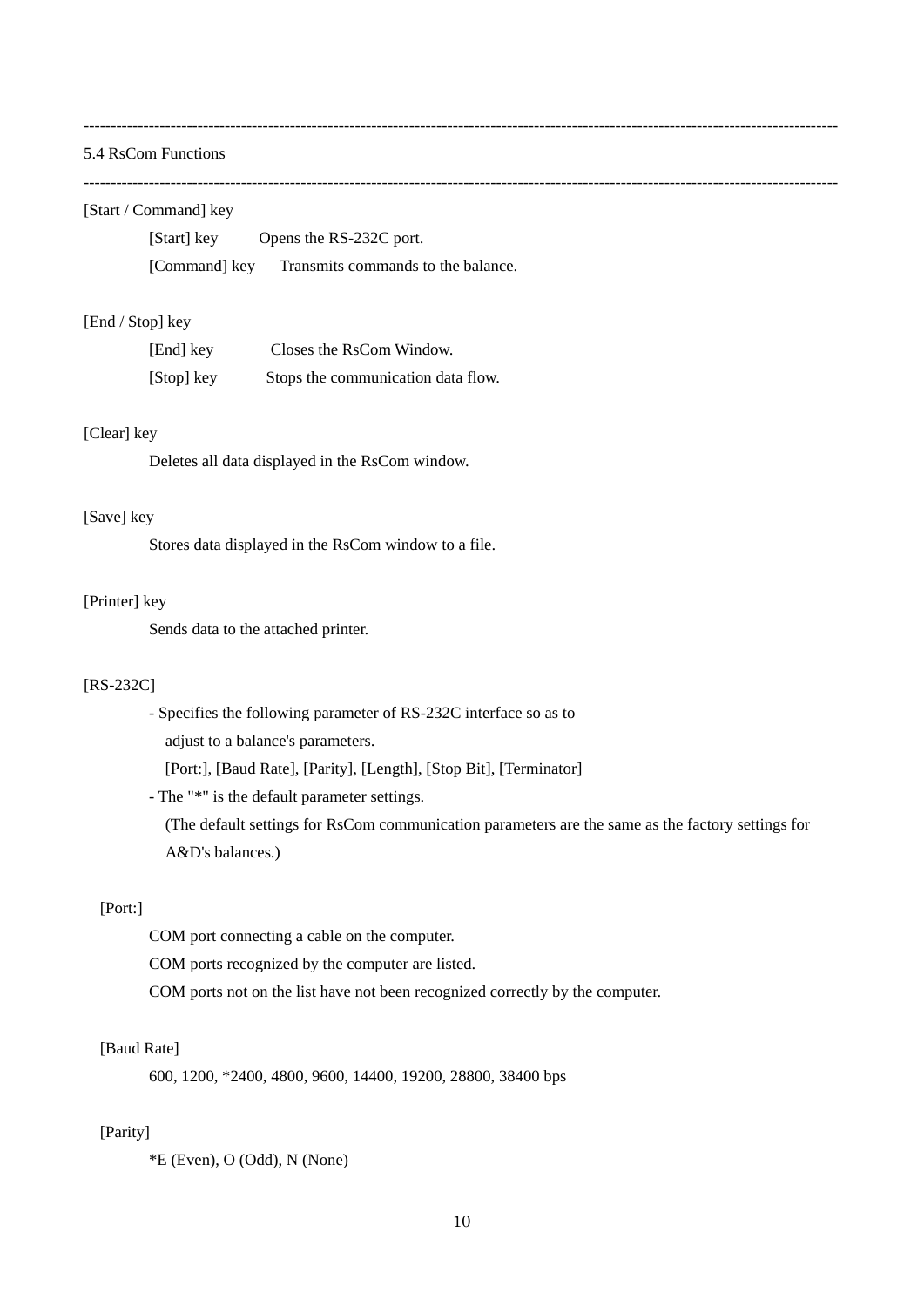### [Length]

Data length

\*7, 8 bits

## [Stop Bit]

\*1, 1.5, 2 bits

## [Terminator]

 \*CR/LF, CR CR: ASCII code 0Dh LF: ASCII code 0Ah

## [Manual / Repeat]

Toggles between manual and automatic operations

- When the Repeat mark is checked, commands are transmitted periodically.

Periodic time can be set in seconds. Use values of 1 second or more.

Caution:

-Due to internal processing, data cannot be acquired correctly at intervals less than 1 second.

 To acquire data at intervals less than 1 second, we recommend setting the data output setting of the balance to Stream Mode and acquiring data as the display is refreshed.

 - When the Repeat mark is not checked, commands are transmitted each time the Command key is clicked.

## [Data Format]

Selects items to output with weighing data.

| [Time]     |                                                    |
|------------|----------------------------------------------------|
| [Date]     |                                                    |
| [Seq. No.] | Sequence number.                                   |
| [Command]  |                                                    |
| [PU]       | Utility software for A&D printers.                 |
| [Beep]     | Beep when receiving data.                          |
|            | Depending on your computer there may not be sound. |

### [Received Data]

Displays current data transmitted from the balance.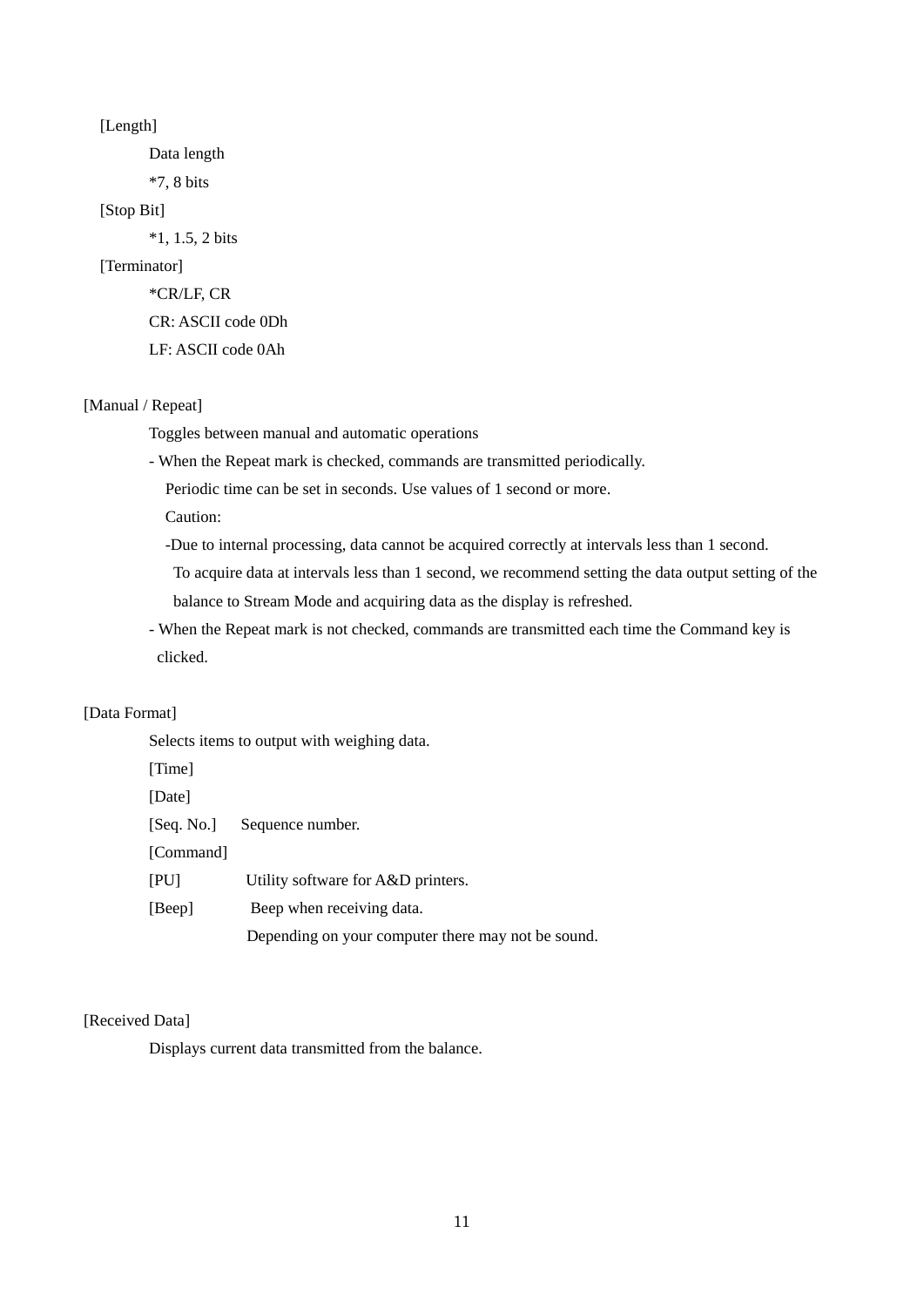## [Command Data]

Selects a command from popup list.

Refer to the balance manual for command selections.

| [CAL] | Calibration command.                        |
|-------|---------------------------------------------|
| [P]   | The same as the [ON/OFF] key of a balance.  |
|       | Display ON/OFF command.                     |
| [PRT] | The same as the [PRINT] key of a balance.   |
| [Q]   | Query command for weighing data.            |
| [R]   | The same as the [RE-ZERO] key of a balance. |
|       | RE-ZERO command.                            |
| [RNG] | The same as the [RANGE] key of a balance.   |
| [SMP] | The same as the [SAMPLE] key of a balance.  |
| [U]   | The same as the [MODE] key of a balance.    |
|       | Unit command.                               |
| [Z]   | The same as the [ZERO] key of a balance.    |
|       | Zero command.                               |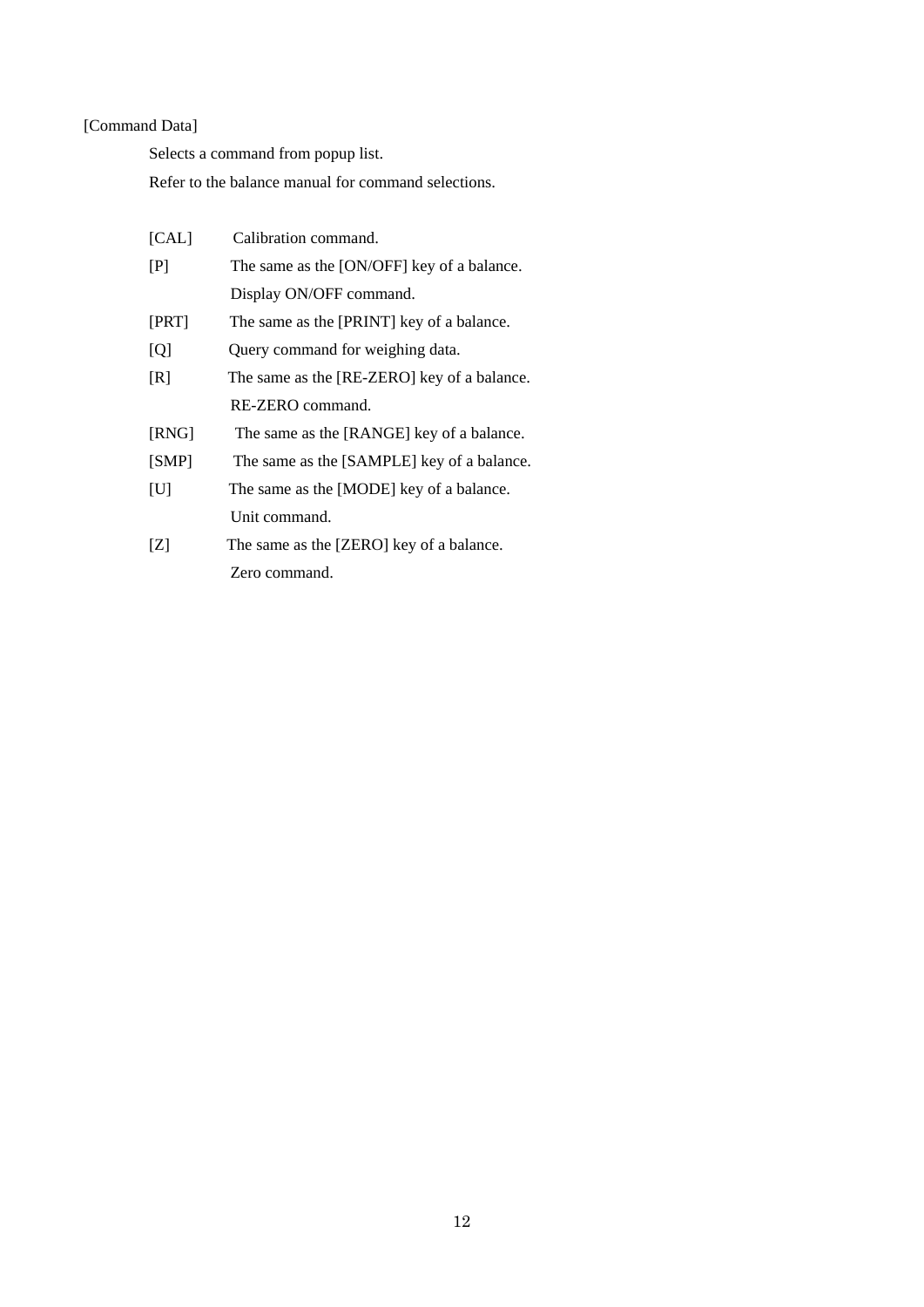6. RsKey

#### -------------------------------------------------------------------------------------------------------------------------------------------

==================================================================================

## 6.1 Use and Function of RsKey

The weighing data is directly pasted into an application, such as Excel or Word. (NOTE: this mode can not be used to send "commands" to the balance) Software version 5.40.

-------------------------------------------------------------------------------------------------------------------------------------------

#### 6.2 RsKey Features

-------------------------------------------------------------------------------------------------------------------------------------------

-------------------------------------------------------------------------------------------------------------------------------------------

- The weighing data is directly pasted into an application such as Excel or Word.

- The RsKey mode can paste data transmitted from a balance, as if data is entered by a keyboard.

- The RsKey mode can be used with applications such as Excel, Word and Text Editor, etc.

- This window is able to receive GLP data from a balance.

- Interface parameters are stored in this mode.

### Caution

- Turn the Caps Lock off. If the Caps Lock is on, upper-case and lower-case letters of the alphabet will toggle.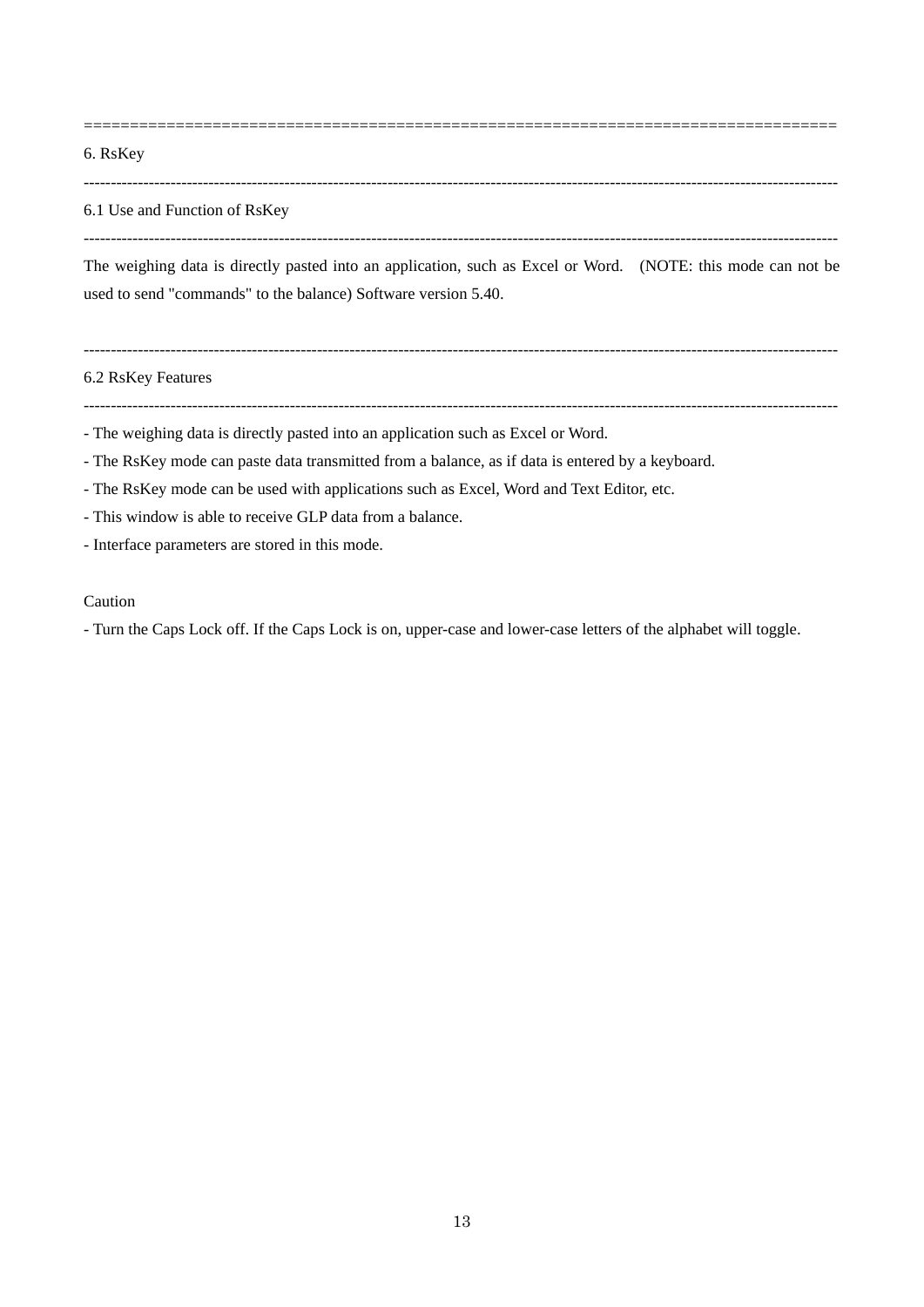------------------------------------------------------------------------------------------------------------------------------------------- 6.3 RsKey Operation -------------------------------------------------------------------------------------------------------------------------------------------

This is an example of an RsKey operation.

Step 1 Start the RsKey window

Run the "RsKey" menu.

Default menu address is [Start] - [Program] - [A&D WinCT] - [RsKey].



Step 2 RS-232C Setup

 Use the following RS-232C parameters in the computer to match the balance's parameters. Refer to "6.4 RsKey Functions [RS-232C]" regarding details of parameters.

[Port:] Connect cable to appropriate COM port on the computer.

[Baud Rate]

[Parity]

[Length] Data length

[Stop Bit]

[Terminator]

 - The default settings for RsKey communication parameters are the same as the factory settings for A&D's balances.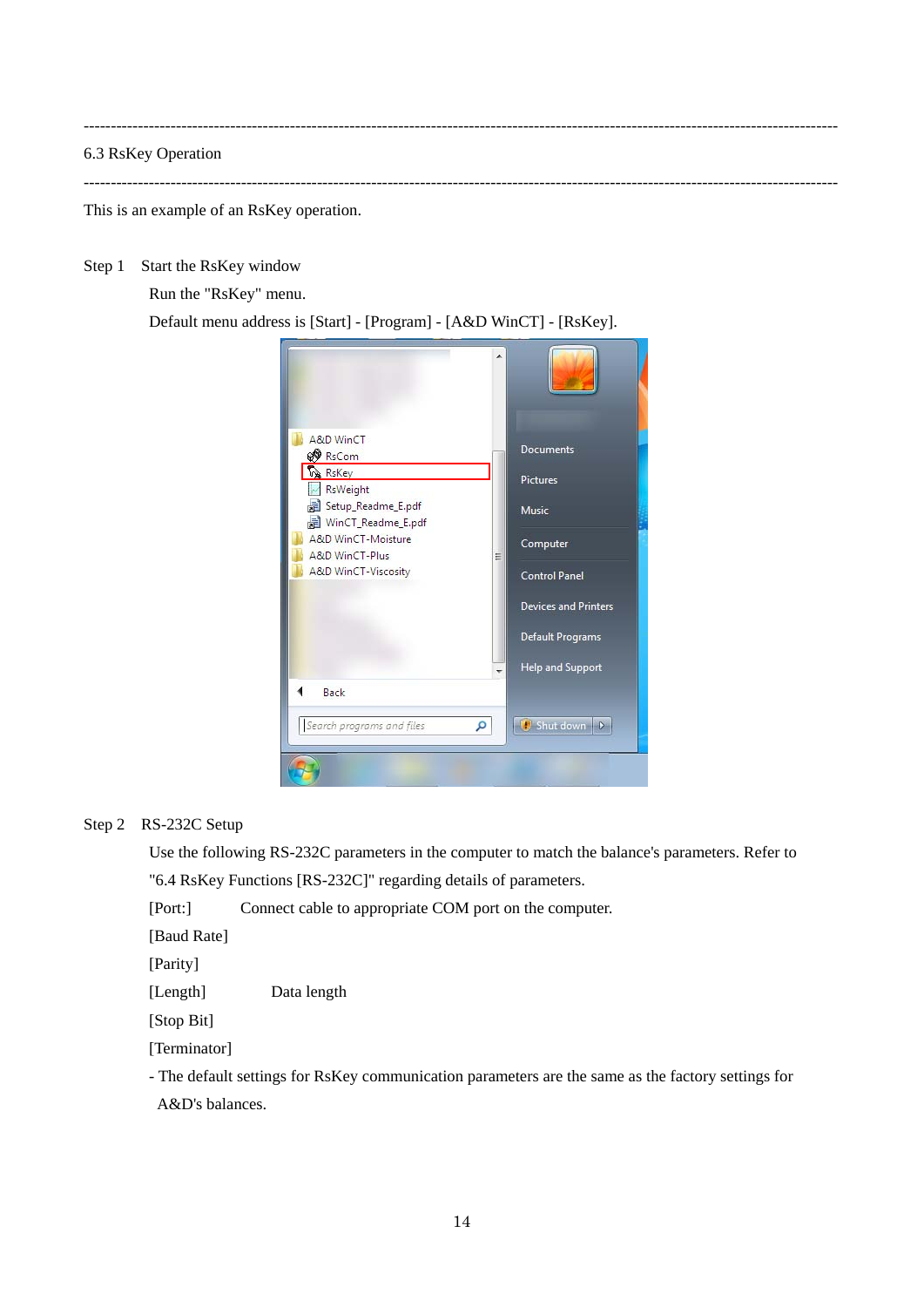|                                                                    | Decimal Point<br>RS232C                                         |
|--------------------------------------------------------------------|-----------------------------------------------------------------|
| $\mathbf{x}$<br>RsKey Ver.5.40                                     | $G \rightarrow G$<br>Port :<br>▼                                |
|                                                                    | COM <sub>3</sub><br>AND Bluetooth Converter<br>Baud Rate        |
|                                                                    | COM <sub>5</sub><br>USB Serial Port<br>Comma /                  |
|                                                                    | Parity<br>E<br>▼<br>Space                                       |
| A&D Company, Limited                                               | $\overline{\phantom{a}}$<br>$T$ Tab<br>Length<br>$\overline{7}$ |
| Decimal Point<br><b>RS232C</b><br>$-6.0.0$<br>COM1<br>Port :<br>▼. |                                                                 |
|                                                                    |                                                                 |
| Separator<br>2400<br><b>Baud Rate</b><br>$\blacktriangledown$      |                                                                 |
| $\Box$ Comma /<br>Parity<br>E<br>$\overline{\phantom{a}}$<br>Space |                                                                 |
| $\Box$ Tab<br>Length<br>7                                          |                                                                 |
| $\Box$ Set1<br>Stop Bit<br>10                                      |                                                                 |
| $\Box$ Set2<br>CR/LF<br>Terminator<br>$\mathcal{F}$                |                                                                 |
| Data Format<br><b>Data</b>                                         |                                                                 |
| $\Box$ Time<br>Cell $\vert$ Auto $\vert$ $\vert$                   |                                                                 |
| $\Box$ Date                                                        |                                                                 |
| Type  A11<br>$\overline{\phantom{a}}$<br>Seq. No                   |                                                                 |
| $\Box$ Beep<br>Interval<br>2 <sub>sec</sub>                        |                                                                 |
|                                                                    |                                                                 |
| Test<br>Start<br>End                                               |                                                                 |

## Step 3 Test

Select (click) the [Test] key.

Step 4 When the balance displays the stability indicator, press the balance's [Print] key. Check weighing data in the window.

If the data is not displayed on the computer monitor, refer to section "8. Troubleshooting".



Step 5 Select (click) the  $[x]$  icon in the window to close the test mode.

Step 6 Collecting Data

Start the importing application such as Excel to enter data.

- Step 7 Place the cursor in the importing application where data is to be entered.
- Step 8 Select (click) the [Start] key in the RsKey window. The RsKey window is minimized, [RsKey Com#] is displayed on the task bar, and RsKey is ready to receive and display. The blinking sign "o" means that RsKey is ready to receive data.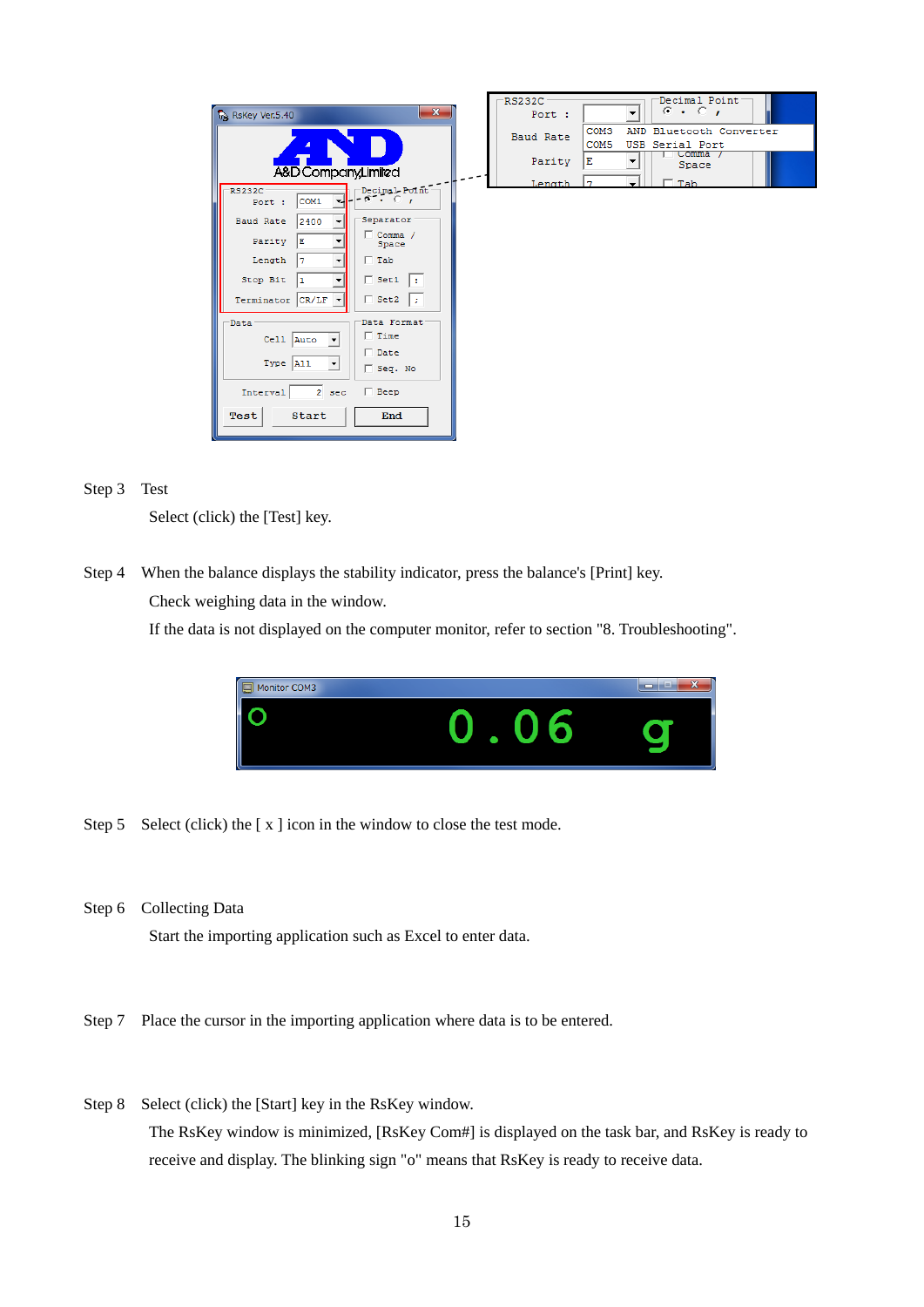

- Step 9 When the balance displays the stability indicator and the [Print] key of a balance is pressed, the data is entered at the cursor's position.
- Step 10 Select (click) the [RsKey Com#] on the task bar to stop communication. The display will return to the RsKey window.

Step 11 Select (click) the [End] key in the RsKey window to exit (close) RsKey.

Caution:

- Use "A&D standard format" for data communication with an A&D balance. Other formats cannot be used with "RsKey."
- Do not move the cursor during communication while in RsKey mode. If the cursor is moved during communication, an error may occur.
- If you have questions about the importing application (Word, Excel, etc.), contact the manufacture.
- You do not need to start up RsKey before starting the importing application (Word, Excel, etc.).
- Perform RsKey minimization after placing the cursor where data is pasted.
- When the mouse or key freezes, turn off the balance, stop receiving data and refresh the [Interval].
- The status of the Caps Lock key and Num Lock key may be changed by the "RsKey".
- When inputting data and plotting a graph in Excel in real time, the software may not operate correctly because Excel requires time to process large information.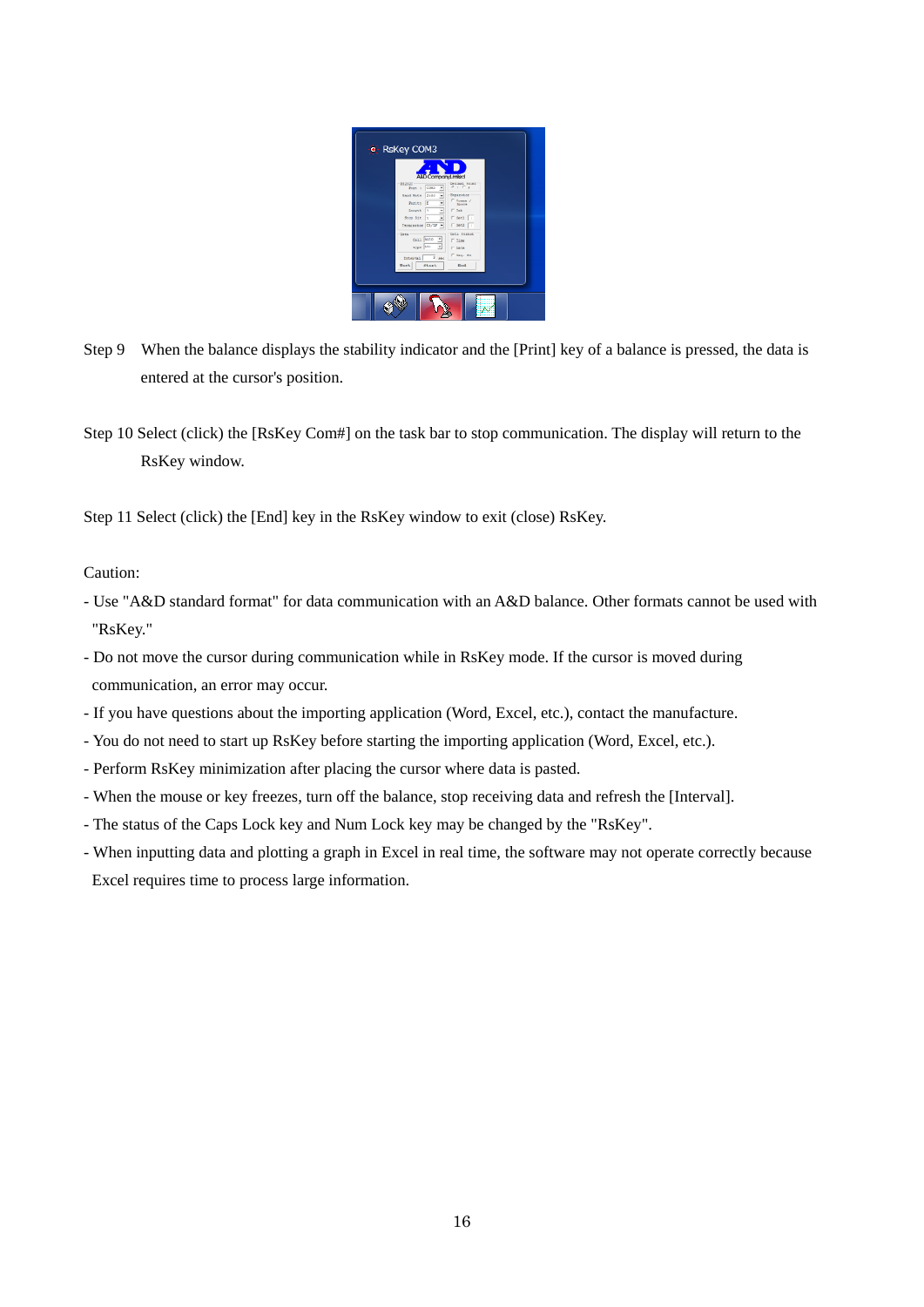-------------------------------------------------------------------------------------------------------------------------------------------

6.4 RsKey Functions

-------------------------------------------------------------------------------------------------------------------------------------------

The "\*" is default settings.

### [Start] key

- When the [Start] key is selected (clicked), the RsKey window is minimized and is ready to receive data. When the data is received, it is entered into an application, such as Excel.
- To stop the RsKey mode, click the [RsKey Com#] on the task bar and the RsKey window returns to the display.

### [End] key

The RsKey mode is closed and exited.

### [Test] key

- Verifies readiness to receive.

The right condition is that when data is received from a balance it is displayed on the computer.

- The display format changes according to header type from the balance.

The "o" (stability) mark is displayed with a stable header (ex. "ST").

The "o" (stability) mark is not displayed with an unstable header (ex. "US").

 - If the balance is set for "stream mode," clicking this [Test] key will display the data (i.e. on the computer monitor).

### [RS-232C]

 - Set the computer's RS-232C interface parameter as to adjust to the balance's parameters. [Port:], [Baud Rate], [Parity], [Length], [Stop Bit], [Terminator]

- The "\*" is default parameter settings.

 (The default settings for RsKey communication parameters are the same as the factory settings for A&D's balances.)

### [Port:]

COM port to which the cable is connected on the computer.

COM ports recognized by the computer are listed.

COM ports not on the list have not been recognized correctly by the computer.

### [Baud Rate]

600, 1200, \*2400, 4800, 9600, 14400, 19200, 28800, 38400 bps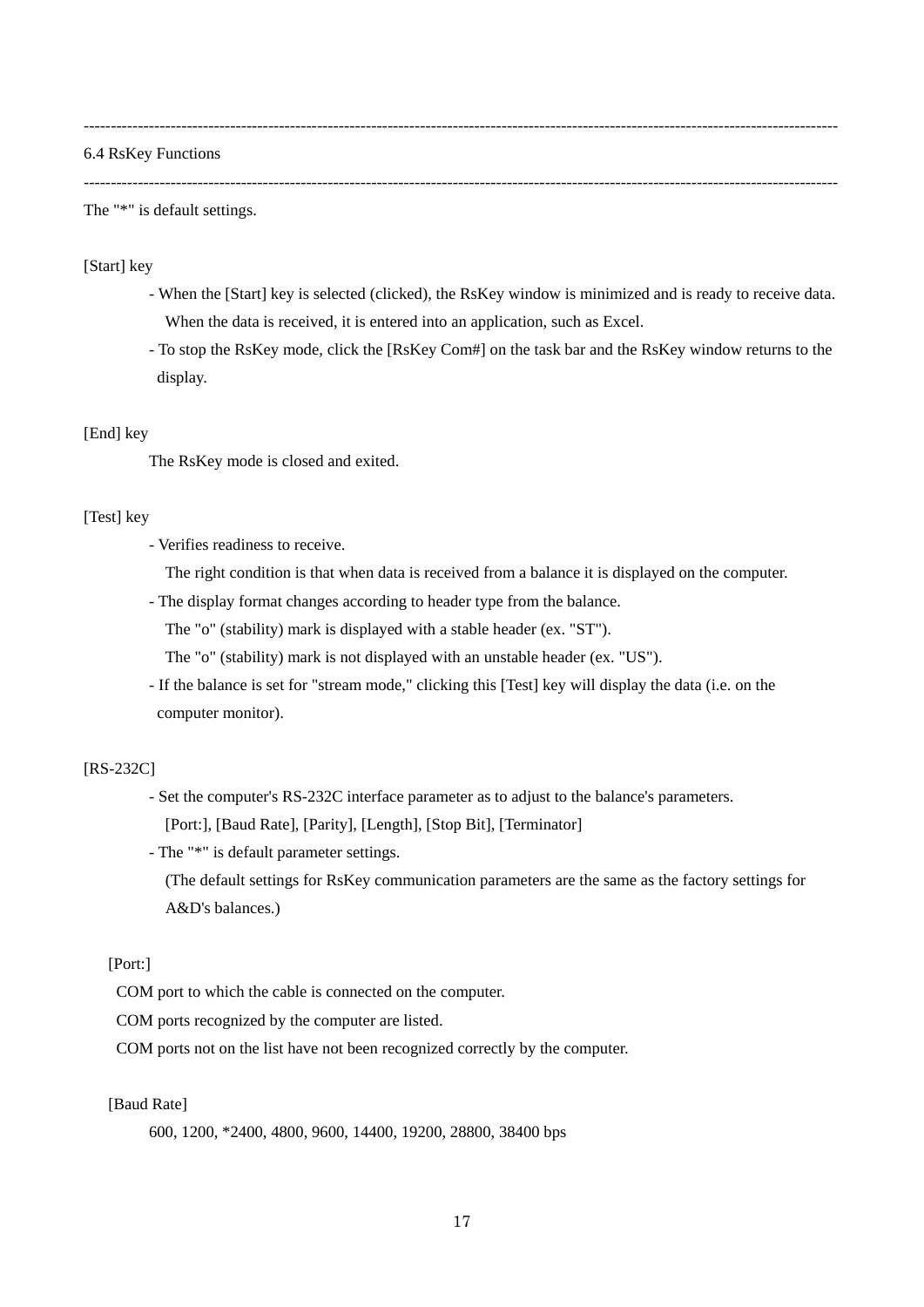## [Length]

Data length

\*7, 8 bits

## [Parity]

\*E (Even), O (Odd), N (None)

### [Stop Bit]

\*1, 1.5, 2 bits

### [Terminator]

 \*CR/LF, CR CR : ASCII code 0Dh LF : ASCII code 0Ah

## [Data]

Selecting the way to paste data with the [Cell] and [Type].

## [Cell]

Selects an action (operation) after each data is entered.

\*Enter (same operation as the enter key of a computer), Right, Down, Auto (Right or Down)

### [Type]

Selects the type of input data.

\*All (All data), Number (only numerical data)

## [Separator]

Selects a separator to place in the data, when the [Type] of [Data] is "All". Set1 and Set2 can set arbitrary characters.

[Comma / Space] "Comma" or "Space" are selected as separator.

[Tab]

[Set1]

[Set2]

## [Data Format]

Selects items with weighing data to display on the monitor window.

[Time]

[Date]

[Seq. No.] Sequence number.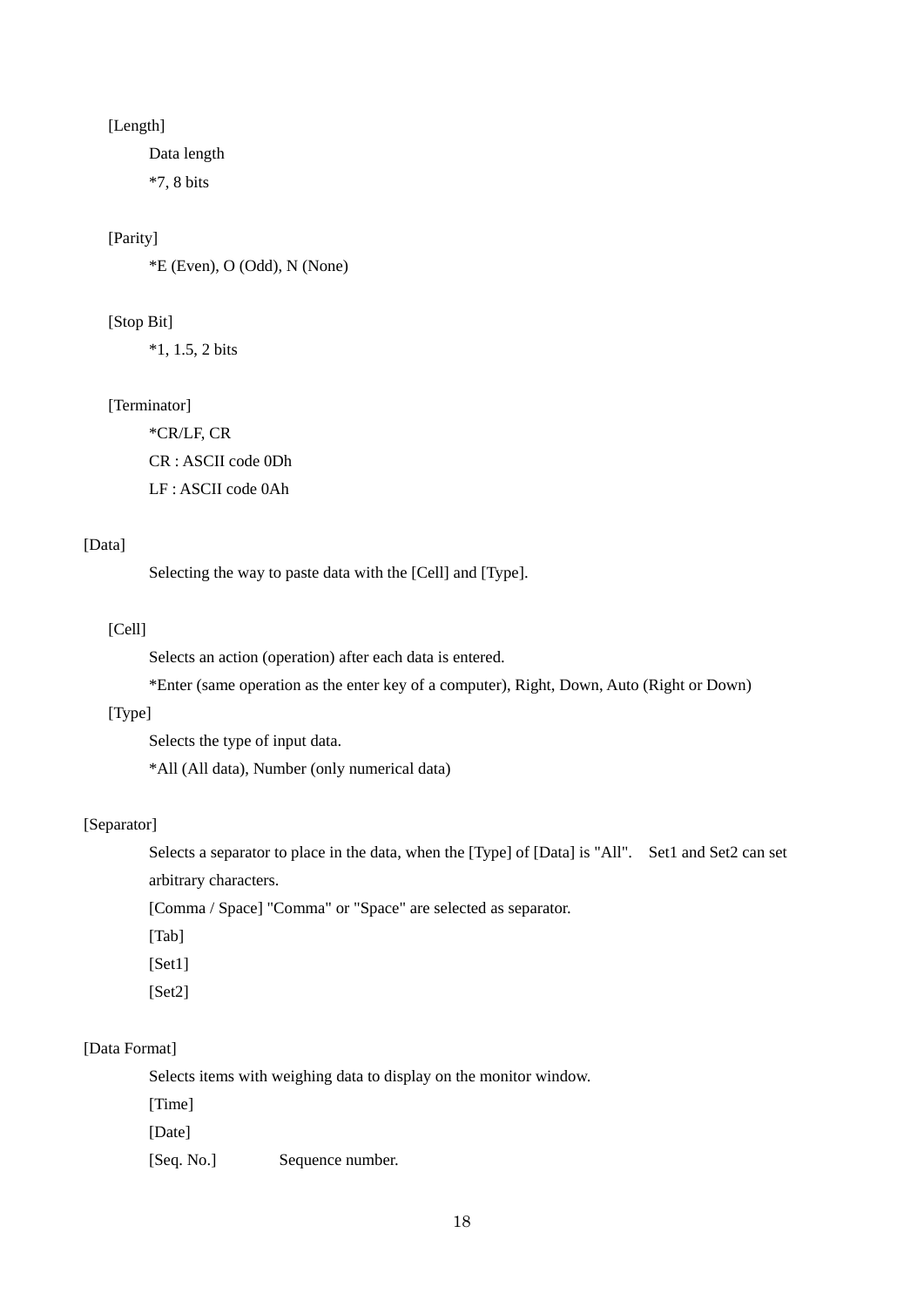### [Interval]

Interval is used for periodic data transmission. Set the balance to Stream Mode.

This setting is used when computer processing is slow or data is periodically required.

The interval can be set in seconds. The default is 2 seconds. Use values of 2 seconds or more.

If the interval is set to zero seconds, all data is transmitted from the balance to the application.

(Please use 0 seconds only in TEST mode)

Caution:

-Due to internal processing, data cannot be acquired correctly at intervals less than 2 seconds.

### [Beep]

Beep when receiving data.

Depending on your computer there may not be sound.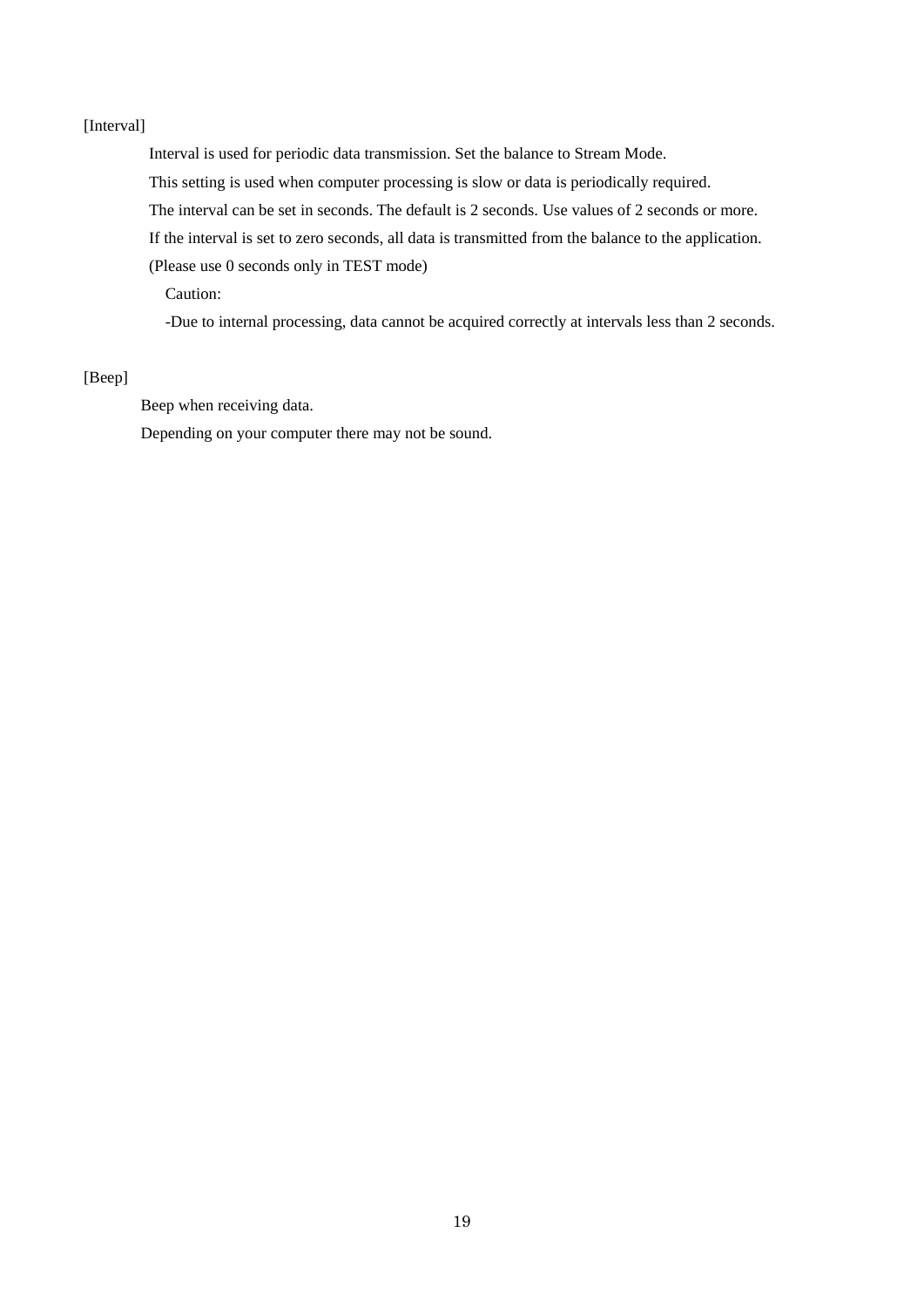7. RsWeight

-------------------------------------------------------------------------------------------------------------------------------------------

============================================================================

## 7.1 Use and Function of RsWeight

This application can produce a graph in real-time of the data transmitted from an A&D balance via RS-232C. Software version 5.40.

7.2 RsWeight Features

-------------------------------------------------------------------------------------------------------------------------------------------

-------------------------------------------------------------------------------------------------------------------------------------------

- The weighing data transmitted from the balance can be displayed in graph form on the monitor in real-time.
- The axis scale of a graph automatically alters according to the data. It can be also changed manually.

-------------------------------------------------------------------------------------------------------------------------------------------

- The graph can be printed out using a printer.
- The recorded data can be saved in CSV format.
- Maximum, minimum, average, standard deviation and coefficient of variation values can be calculated and displayed on the monitor.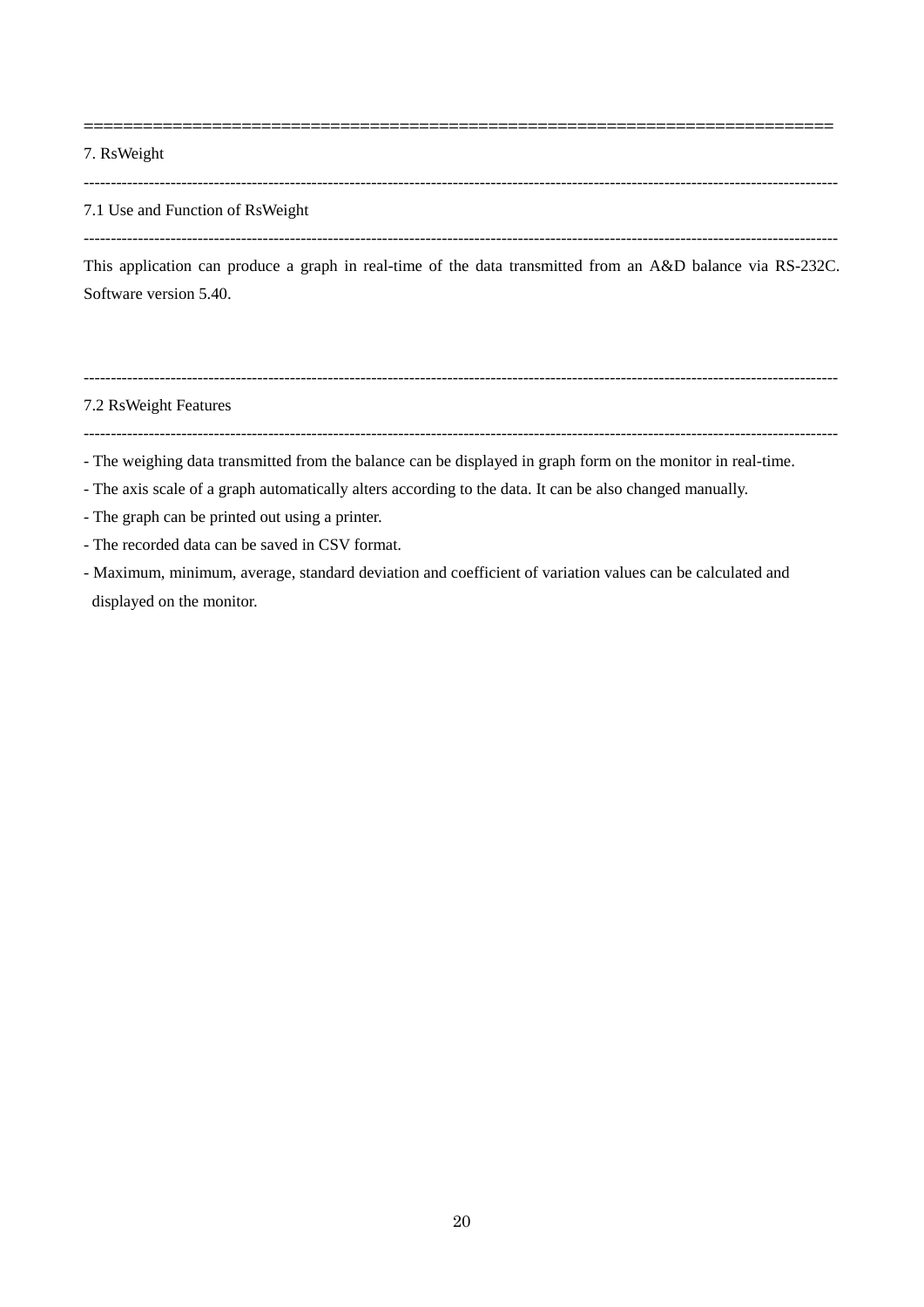## 7.3 RsWeight Operation

## Step 1 Start the RsWeight Window

Run the "RsWeight" menu.

Default menu address is [Start] - [Program] - [A&D WinCT] - [RsWeight].



-------------------------------------------------------------------------------------------------------------------------------------------

-------------------------------------------------------------------------------------------------------------------------------------------

## Step 2 RS-232C Setup

 Use the RS-232C parameters that match the balance's parameters. Refer to "7.4 RsWeight Functions [RS-232C]" for details of parameters.

 (The default settings for RsWeight communication parameters are the same as the factory settings for A&D`s balances.)

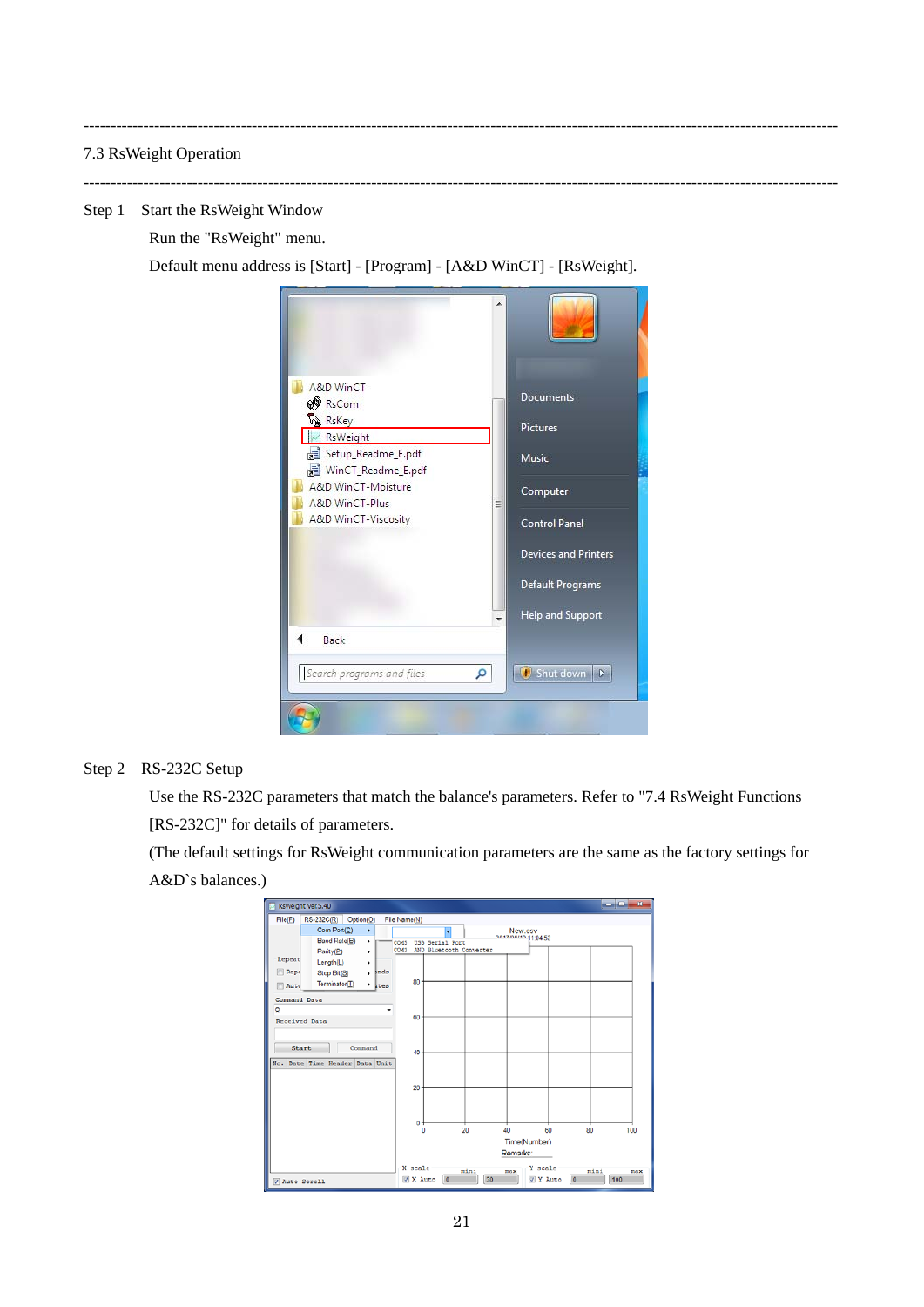### Step 3 Starting Transmission

 Select the [Start] key. The "o" mark starts blinking on the window and indicates that RsWeight is ready to start data transmission.



Step 4 Communicating with the Balance

 When the indicator showing stability of the balance is displayed and the balance [Print] key is pressed, the current data is transmitted to the computer.

Select [Command Data] in the RsWeight window. Select the [Command] key.

Then the command is sent to the balance.

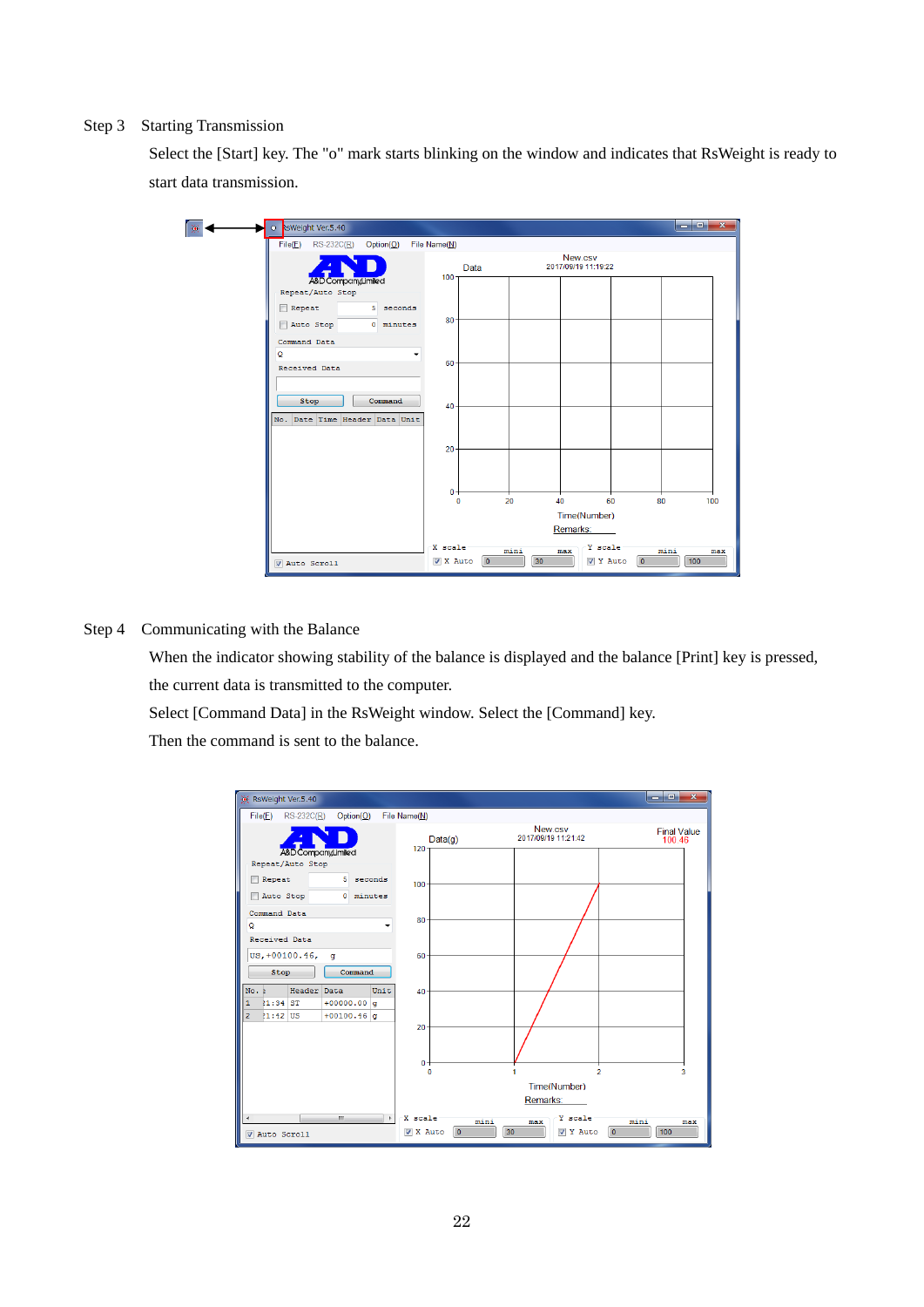### Step 5 Stopping a Measurement

Select the [Stop] key to terminate the measurement.

Note : Do not change units during a measurement since statistical operation error may occur.

### 7.4. RsWeight Functions

-------------------------------------------------------------------------------------------------------------------------------------------

-------------------------------------------------------------------------------------------------------------------------------------------

### [Table]

Records transmitted data.

[Time] Time of measurement

[Data] Double-click the table to change the title and value.

### [Graph]

- Creates a graph showing transmitted data

- If X Auto, Y Auto are checked, the scales of the axes are automatically changed to suit the scale of the data.

- When the values for X scale (X mini, X max), Y scale (Y mini, Y max) are clicked, the minimum or maximum values for each axis can be changed.

- The title of the graph (New.csv) can be changed by the "File Name" option in the menu.
- Remarks can be edited by clicking "Remarks:\_\_\_\_\_".

(It is advisable to type a sample name, measurement condition, etc. here.)

- Final value is shown on the right side of the graph.

[Scale] The minimum value on the axis scale can be changed.

[X auto], [Y auto]

 The scales of checked axes (X Auto, Y Auto) are automatically changed to match the data(auto scaling function)

### X scale

| $[X \text{ mini}]$ | The minimum value on the X-axis (time). |
|--------------------|-----------------------------------------|
| $[X \max]$         | The maximum value on the X-axis (time). |

## Y scale

| [Y mini] | The minimum value on the Y-axis (weighing value). |
|----------|---------------------------------------------------|
| [Y max]  | The maximum value on the Y-axis (weighing value). |

 $\frac{1}{2}$  mini > max values cannot be inputted.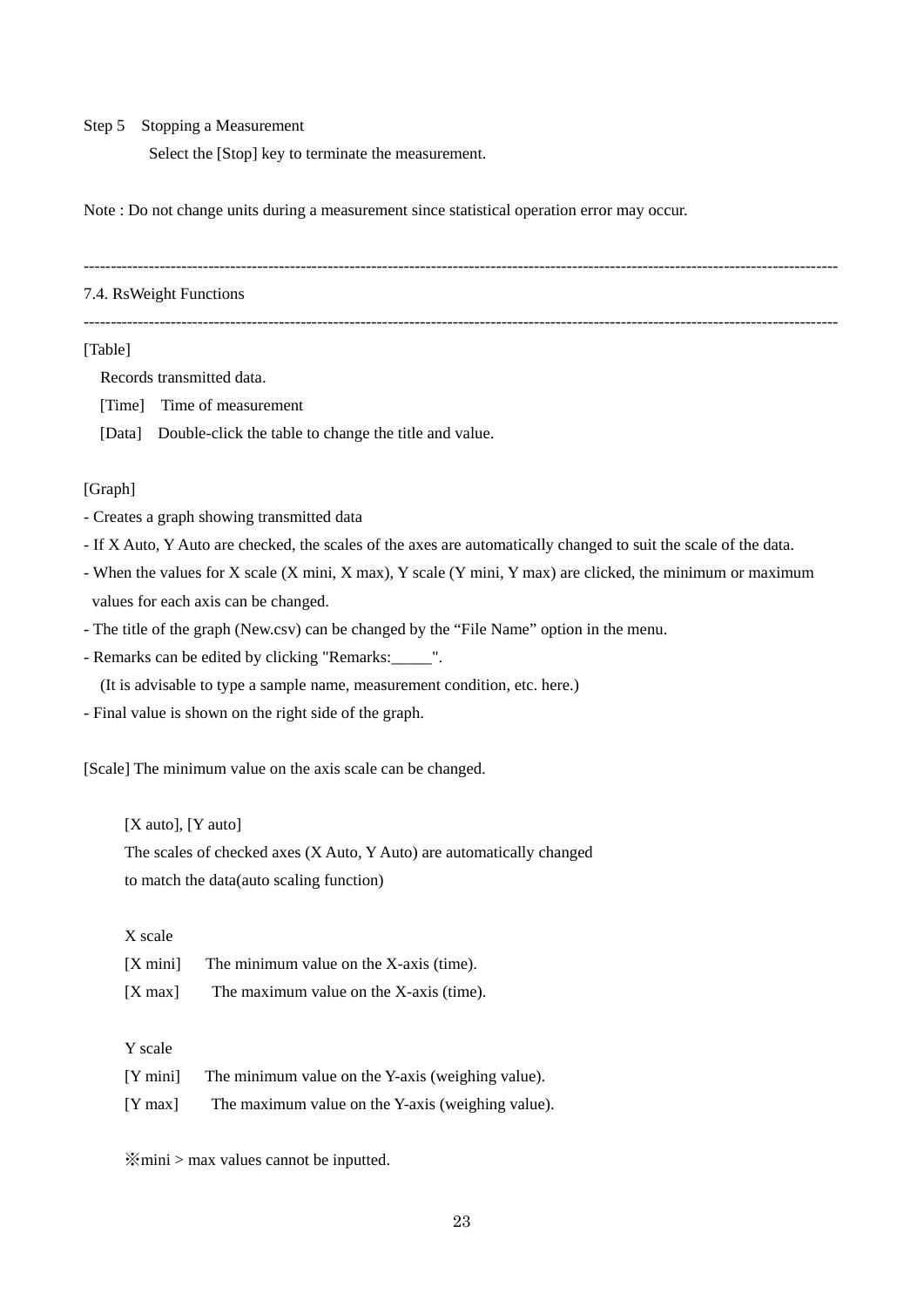### [Repeat/Auto Stop]

When the Repeat mark is checked, commands are transmitted periodically.

Periodic time can be set in seconds. Use values of 1 second or more.

### Caution:

-Due to internal processing, data cannot be acquired correctly at intervals less than 1 second.

 To acquire data at intervals less than 1 second, we recommend setting the data output setting of the balance to Stream Mode and acquiring data as the display is refreshed.

 When the Repeat mark is not checked, commands are transmitted each time the Command key is clicked. When both "Repeat" and "Auto Stop" are checked, the measurement terminates automatically in a set period (set in units of minute). (For one set period, data should not exceed 10,000 in total.)

#### [Start] key

Starts a measurement (Opens the RS-232C port).

### [Stop/End] key

| [End] key  | Closes the RsCom Window.           |
|------------|------------------------------------|
| [Stop] key | Stops the communication data flow. |

### [Command] key

Transmits a command.

### [Received Data]

Displays received data on the monitor.

### [Command Data]

Sets a command to transmit.

For a data query, select "Q."

### 【Auto Scroll】

When [Auto Scroll] is checked, the data grid display automatically scrolls to the bottom so the most recent data can be viewed at all times.

[Menu] (The "\*" mark means a default setting.)

[File] File operation

[New] Clears the data.

[Open] Opens the file.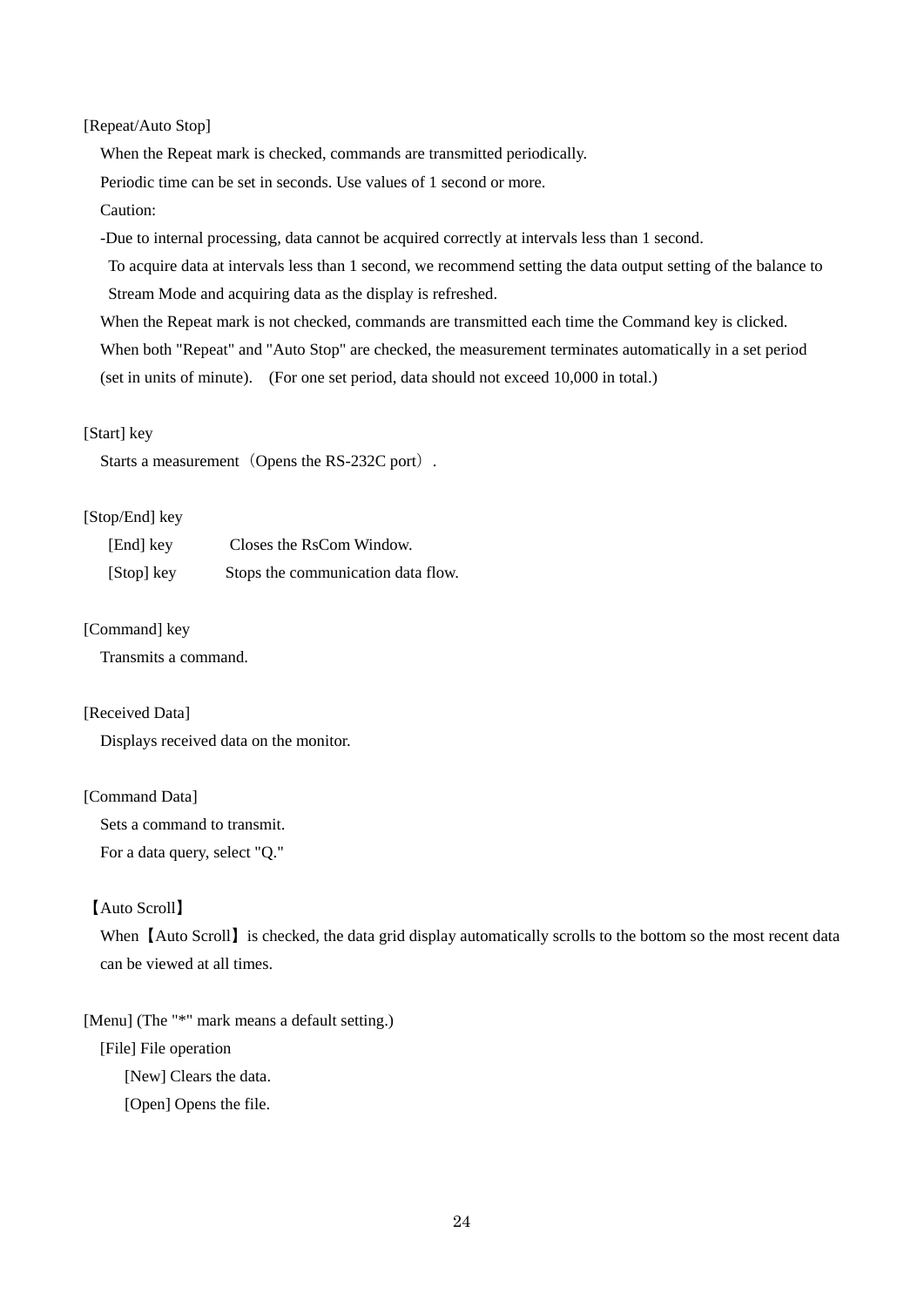## [Save]

#### [Data Save]

 Table data is saved in a file. File type can be chosen from CSV or TXT. Choosing the sample material or conditions as the file name is the simplest method.Please note that when the file name is entered here it is automatically populated in the graph title at the top of the graph.

### [Chart Save]

 The graph can be saved as an image file. File type can be chosen from JPEG or BMP.

[Print] Outputs to a printer.

[Statistics] Displays statistical results.

Prints or pastes to the clipboard of the operating system software.

N: Number of samples

TOTAL: Total value

Maximum: Maximum value

Minimum: Minimum value

R: Maximum value - Minimum value

Average: Average value

Std Dev: Standard deviation

CV(%) : Coefficient of variation

 $CV = (standard deviation / average value) \times 100\%$ 

[End] Shut down the software

## [RS-232C] RS-232C interface parameters

 (The default setting for communication parameters are the same as the factory settings for A&D's balances.)

[Com Port] Com port (\*1 to 32)

```
 [Baud Rate] Baud Rate
```
(600, 1200, \*2400, 4800, 9600, 14400, 19200, 28800, 38400)

[Parity] Parity (None, Odd, \*Even)

[Length] Data length (\*7, 8)

[Stop Bit] Stop bit (\*1, 1.5, 2)

[Terminator] Terminator (\*CR/LF, CR)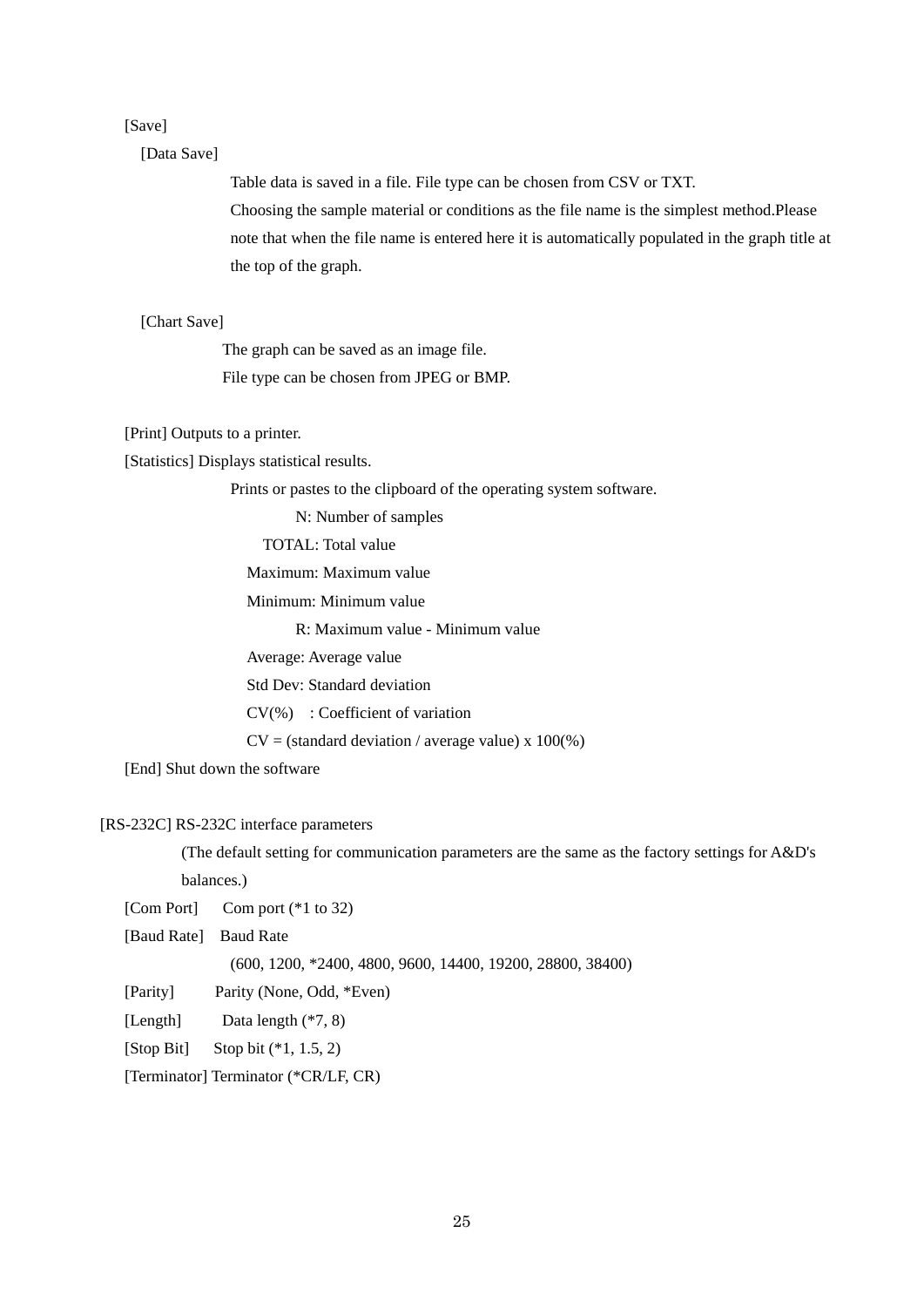### [Option] Various settings

| [Line]     | Sets the line thickness on the graph.                |  |  |
|------------|------------------------------------------------------|--|--|
|            | $(1: Standard, *2: Heavy line)$                      |  |  |
| [Marker]   | Sets the marker on the graph $(*0: No, 1: Yes)$      |  |  |
| [Decimal]  | Point Sets decimal point. (*Dot, Comma)              |  |  |
| $[X-Axis]$ | Sets time axis unit. (Second, Minute, Hour, *Number) |  |  |
| $[Y-Axis]$ | Sets the item of Y-Axis.                             |  |  |
|            | (Header, *Data, Unit)                                |  |  |
| [Beep]     | Beep when receiving data.                            |  |  |
|            | Depending on your computer there may not be sound.   |  |  |
|            |                                                      |  |  |

# [File Name] File name settings Sets the file name for saving data (sets by pressing the Enter key). The graph title changes as well at this time.

 ※When measuring in stream mode on the balance, all data may not be able to be imported, depending on the baud rate. Also, when there are many measurement data entries, the graph display may take some time to update (about 1 second each time the display is changed).

When you wish to import all measurement data in stream mode, please use RsCom.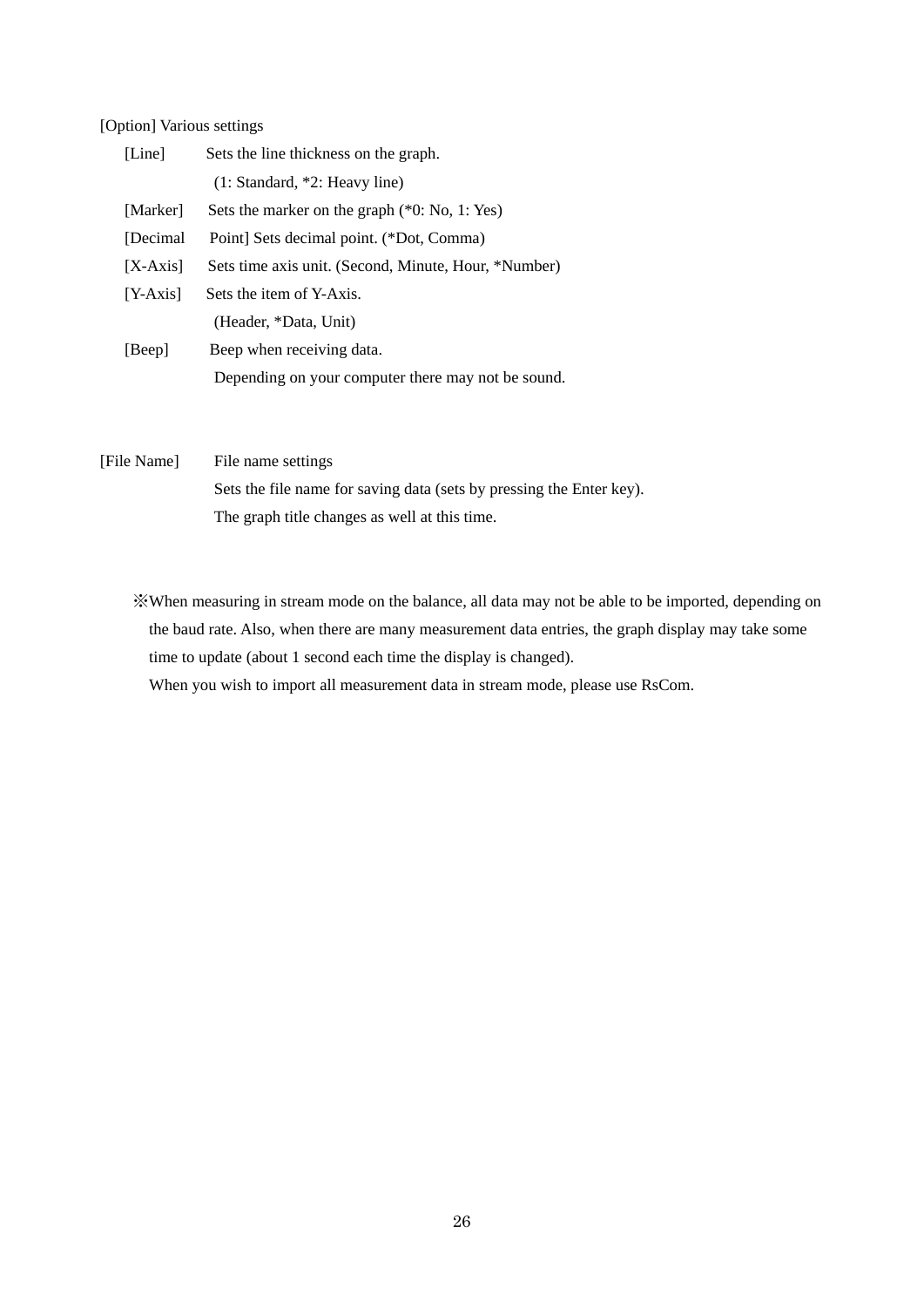8. Troubleshooting

-------------------------------------------------------------------------------------------------------------------------------------------

==================================================================================

If the setup and procedure is correct, when the balance's [Print] key is pressed, data is displayed on the computer monitor. If data is not transmitted from the balance to the computer using RsCom or RsKey or RsWeight, check the following:

Check 1 Is the correct cable used? Is a straight type cable used? Is the correct connector used?

Check 2 Is the cable connected to the right COM port on the computer? Sometimes COM port is misunderstood as printer port.

Check 3 Are the RS-232C interface parameters, "Data format" and "Data output mode" for a balance correct?

### Check 4 Are the RS-232C computer settings correct?

- Is the cable connected to the correct [Port:]?
- Do the computer's [Baud Rate], [Parity], [Length], [Stop Bit] and [Terminator] correspond to balance's?

Check 5 Exit all other applications.

Check 6 When the balance's [Print] key is pressed, is the stability indicator on the balance displayed?

Check 7 Try a different COM port. (Some computer may not be able to use COM1 if an internal modem is used).

Check 8 Are you using an A&D balance?

Check 9 If you disconnect the cable during data transmission and transmit data again, an error may be displayed.



Close the software and reinsert the cable. Reload the software and start data transmission again.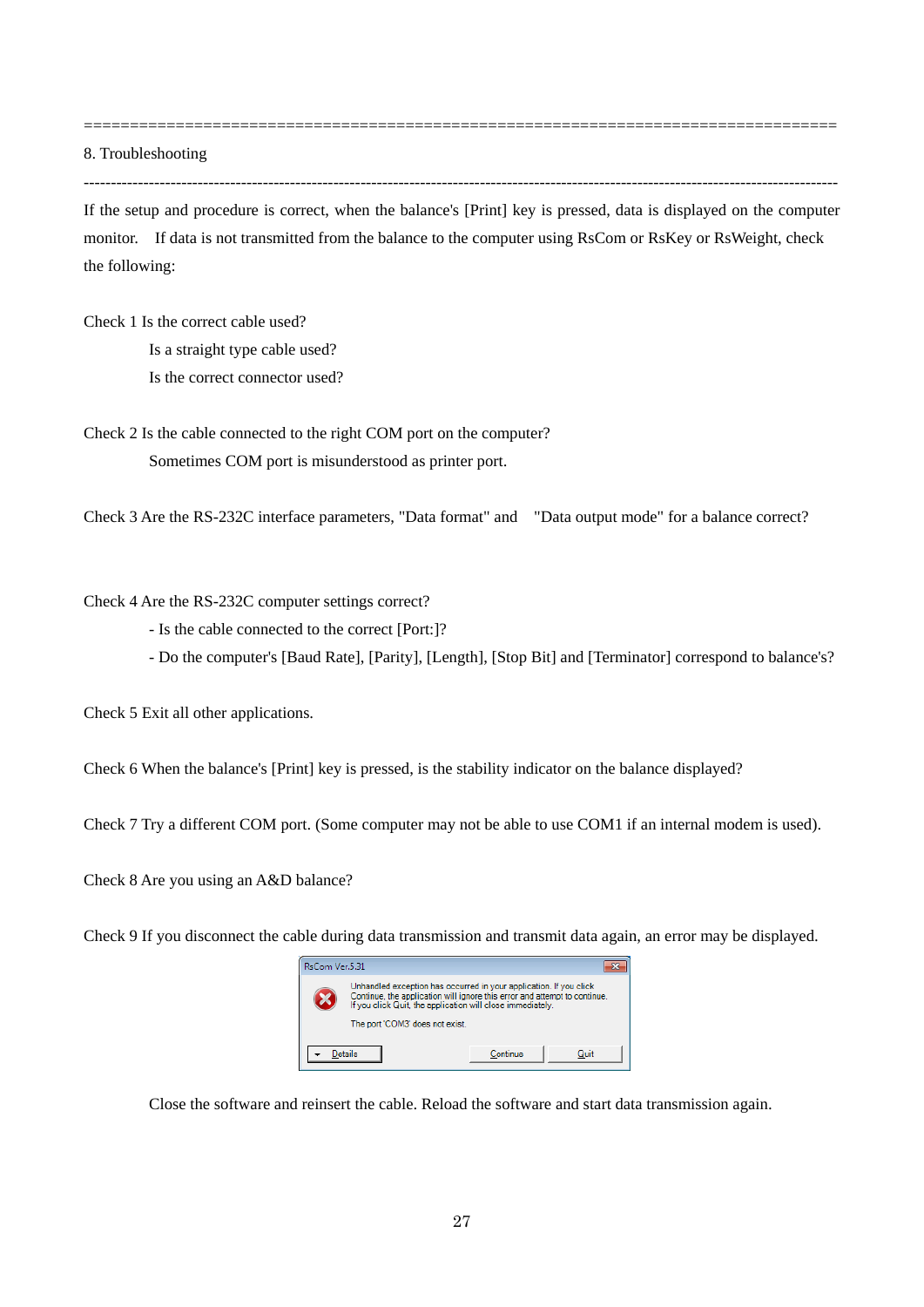9. Examples

-------------------------------------------------------------------------------------------------------------------------------------------

==================================================================================

The following example assumes the use of an A&D balance, such as the GH , GR, GX, GF, GP, FX-i, EK-i series, WinCT and Microsoft Excel. Refer to the appropriate manual for operating instructions.

------------------------------------------------------------------------------------------------------------------------------------------- 9.1 Basic Operation -------------------------------------------------------------------------------------------------------------------------------------------

9.1.1 Collecting data

Data is transmitted using the balance's [Print] key and is entered into "Excel". The functions: average, standard deviation, maximum and minimum can be used in "Excel".

Balance status Key mode (factory settings) Mode of WinCT RsKey Application Excel

## 9.1.2 Controlling a balance

An A&D balance can be controlled using "command" from a computer.

There are "commands" of "re-zero (making zero display)", "requesting data", etc.

Balance status Key mode (factory settings) Mode of WinCT RsCom, RsWeight Application Unnecessary

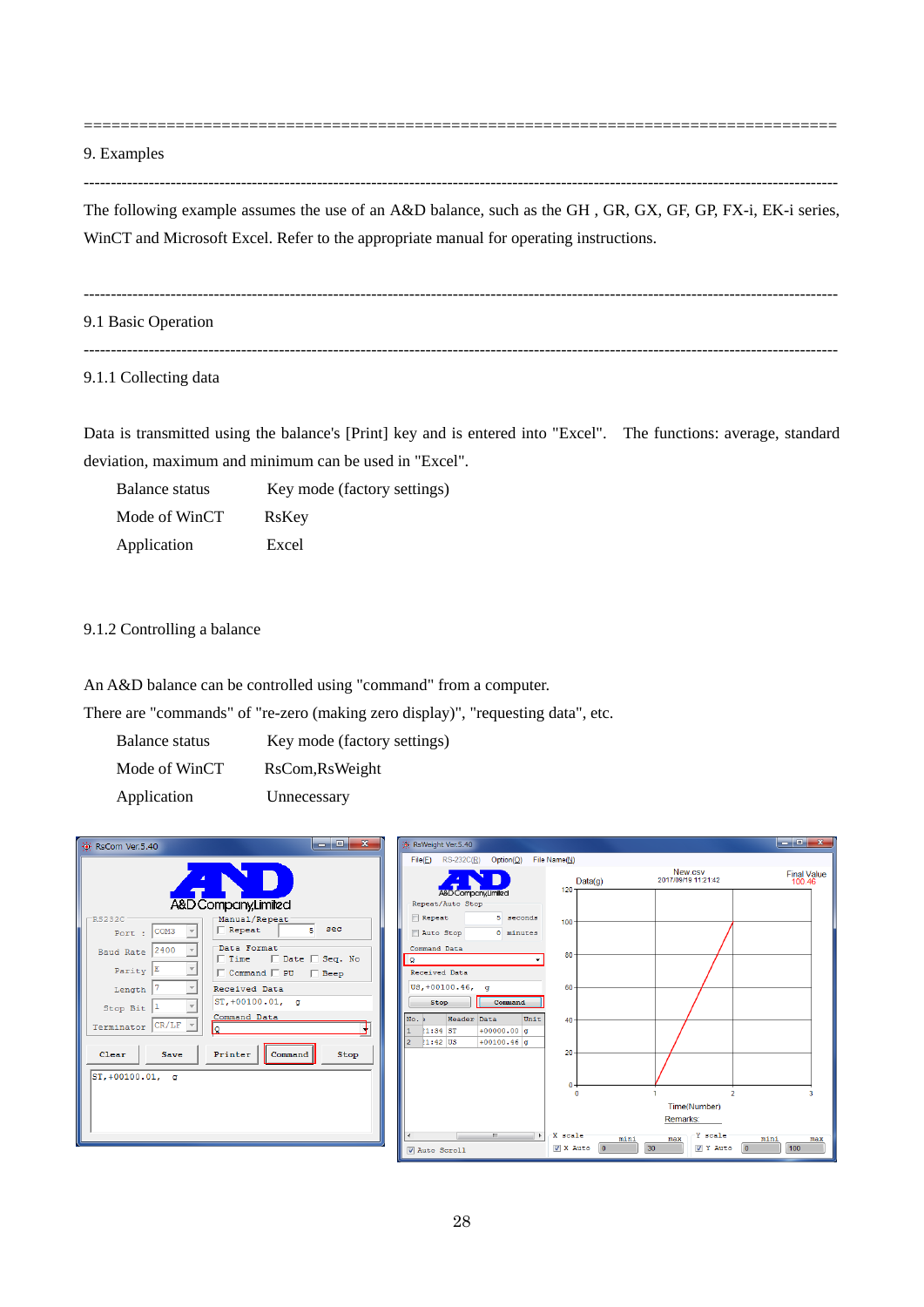| 9.2 Using the Balance's Functions |  |
|-----------------------------------|--|
|                                   |  |
|                                   |  |

9.2.1 Printing and recording GLP data with your printer

If the GLP data output function of the balance is used, this GLP data can be sent to a printer connected to a computer. It is possible to print weighing data and printing/recording GLP data.

 Balance status GLP output mode Mode of WinCT RsCom Application Unnecessary

| K RsCom Ver.5.40                                                                                                                                                                                                                                      | وارد<br>$\mathbf{x}$                                               |  |
|-------------------------------------------------------------------------------------------------------------------------------------------------------------------------------------------------------------------------------------------------------|--------------------------------------------------------------------|--|
| A&D Company,Limited                                                                                                                                                                                                                                   |                                                                    |  |
| RS232C<br>Port : COM3                                                                                                                                                                                                                                 | Manual/Repeat<br>$\Box$ Repeat<br>sec<br>$\mathbf{1}$              |  |
| Baud Rate 2400                                                                                                                                                                                                                                        | Data Format:                                                       |  |
| Parity E                                                                                                                                                                                                                                              | □ Time □ Date □ Seq. No<br>$\Box$ Command $\Box$ PU<br>$\Box$ Beep |  |
| 7<br>Length                                                                                                                                                                                                                                           | Received Data                                                      |  |
| 1<br>Stop Bit                                                                                                                                                                                                                                         |                                                                    |  |
| Terminator CR/LF                                                                                                                                                                                                                                      | Command Data<br>Ω                                                  |  |
| Clear<br>Save                                                                                                                                                                                                                                         | Printer<br>Command<br>Stop                                         |  |
| A & D<br>MODEL GF-10002A                                                                                                                                                                                                                              | ▲                                                                  |  |
| S/N T2000227<br>ID 0000000000000<br>DATE 2017/05/12<br><b>START</b><br>14:26:44<br>TIME<br>ST, +00100.04<br><b>a</b><br>ST, +00100.03 g<br>ST, +00100.02 g<br>ST, +00100.03<br><b>q</b><br>END<br>TIME 14:27:06<br><b>REMARKS</b><br><b>SIGNATURE</b> | Ξ                                                                  |  |
|                                                                                                                                                                                                                                                       |                                                                    |  |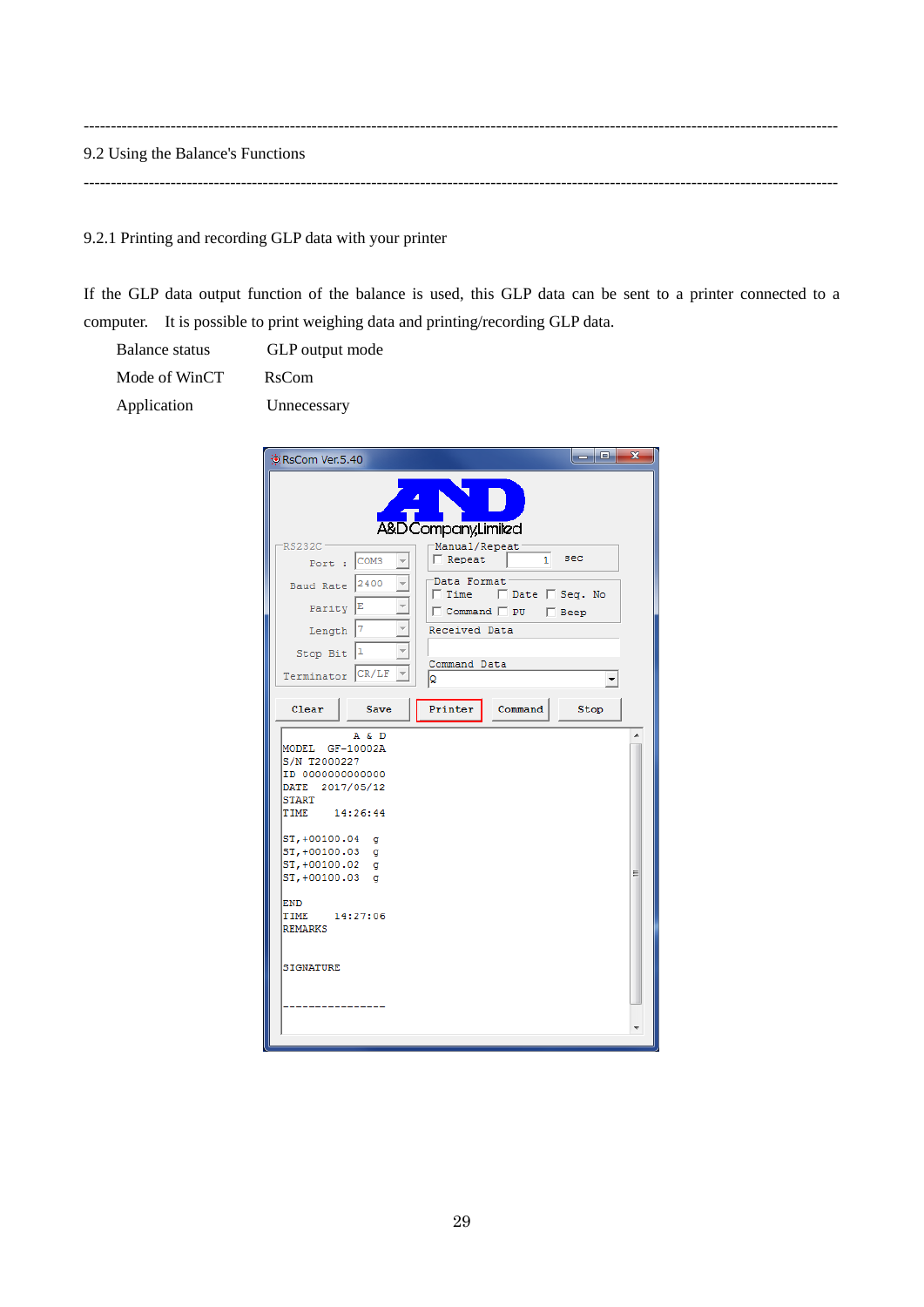### 9.2.2 Using "data memory function"

Some A&D balances, such as the GR Balance, can store multiple weighing data into the balance's memory. The stored data is then transmitted in a bundle to the computer.

- Mode of WinCT RsCom, RsWeight
- Application Unnecessary



### 9.2.3 Weighing tablets

If the balance's "auto-print mode" is used, each tablet can be automatically weighed and the data is transmitted to the computer.

| Balance status | Auto-print mode, Auto-rezero mode |
|----------------|-----------------------------------|
| Mode of WinCT  | RsKey                             |
| Application    | Excel                             |

9.2.4 Using a computer as External Indicator

When using the "test mode" of RsKey, the stream mode data is displayed on a computer monitor, which works as an external indicator for the balance.

| Balance status | Stream mode           |
|----------------|-----------------------|
| Mode of WinCT  | RsKey (with interval) |
| Application    | Unnecessary           |